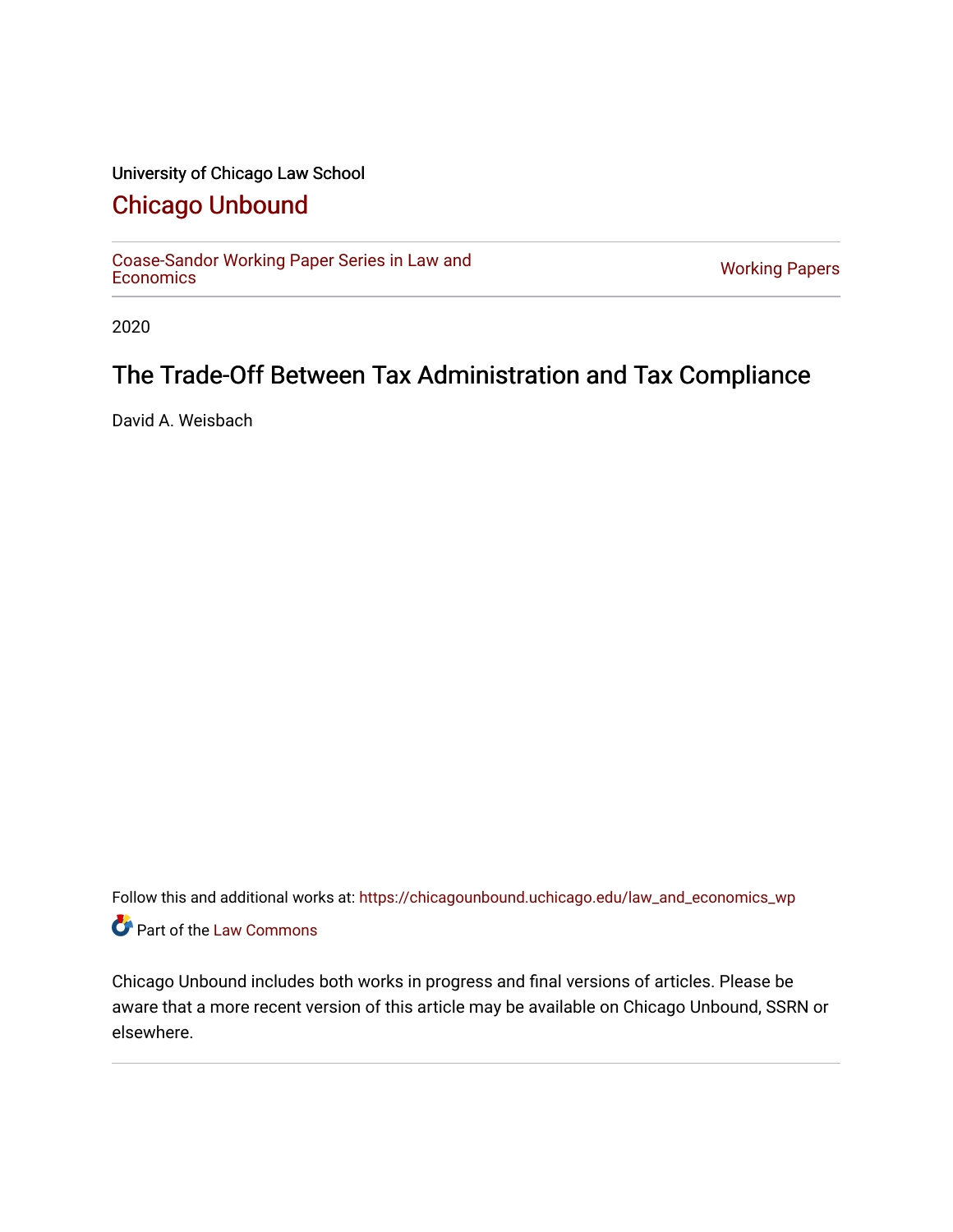# The Trade-Off Between Tax Administration and Tax Compliance

David A. Weisbach<sup>∗</sup> The University of Chicago Law School

August 25, 2020

#### Abstract

This paper revisits optimal tax enforcement policy, focusing on two elements of that policy: (1) the optimal mix of government-level tax administration and individual-level tax compliance; and (2) the optimal mix of this combination (together, tax enforcement) and tax rates. The standard view is that we should weight tax administration but not tax compliance by the government's cost of funds because we must pay for tax administration, but not compliance, through distorting taxes. As a result, we might want to rely on tax compliance measures even when using tax administration would otherwise be less expensive. Using a flexible model that allows the costs of tax administration and compliance to be imposed in arbitrary ways, I find instead that we should choose between administration and compliance costs purely on effectiveness grounds, without weighting. The reason is that tax administration and tax compliance impose equivalent types of costs and distortions. Both required forced exactions. Using this result, I derive a formula for the optimal mix of tax rates and the overall level of enforcement. Finally, I briefly comment on how the analysis may change in a redistributive income tax context.

<sup>∗</sup>Walter J. Blum Professor. I thank Tom Brennan, Jacob Goldin, Daniel Hemel, Louis Kaplow, and participants at a workshop at the University of Chicago Law School for comments and discussions and Felix Jen for research assistance.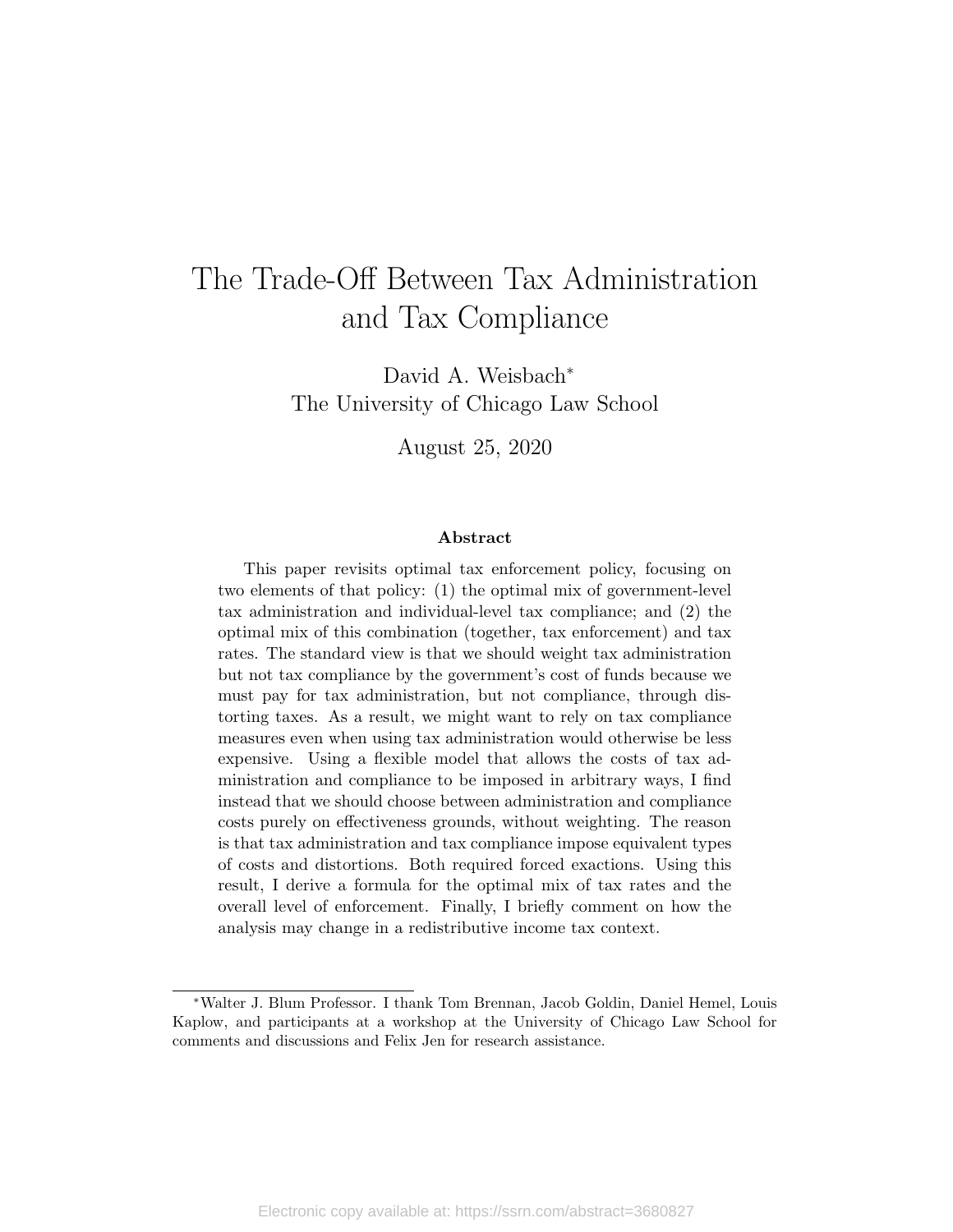### 1 Introduction

The United States currently spends roughly an order of magnitude more on taxpayer-level compliance measures than on government-level tax administration. Estimates of tax compliance costs in the United States are about \$150 billion per year, or just under 1% of GDP. Marcuss et al. (2013). The budget of the Internal Revenue Service is about \$11 billion per year.

This ten-to-one ratio is not inevitable. We could easily shift some of the costs of tax enforcement to the government. For example, some countries have the government fill out initial tax returns, requiring taxpayers only to confirm their accuracy. Gale and Holtzblatt (1997). California experimented with a similar system known as Ready Return. Bankman (2008). The government could also spend more on taxpayer assistance, perform more information collection on its own, or reduce compliance costs in other ways.

Analyses of the trade-off between tax administration and compliance focus on the difference in how they impose costs. Tax administration is funded through tax revenues and, therefore, imposes costs through the higher taxes needed to fund government agencies. Tax compliance costs are imposed directly on taxpayers and do not require higher taxes. As a result of this difference, analysts have concluded that we should weight tax administration but not tax compliance by the government's cost of funds (or alternatively, by the marginal benefit of public goods). Keen and Slemrod (2017), Slemrod and Yitzhaki (2002), Slemrod and Yitzhaki (1996). This approach has begun to influence empirical studies of tax enforcement (e.g., Basri et al (2019)).

I re-examine the trade-off between tax administration and tax compliance. The core intuition is that there should be no a *priori* weighting against tax administration because of the taxes needed to pay for it. Both tax administration and tax compliance impose mandatory costs. The costs of tax administration are imposed through taxes. Tax compliance is funded through mandated expenditures. Both reduce resources available for private consumption through forced exactions. The question is not whether one is tax-like and the other not. Instead, it is how those costs distort behavior and which raises more revenue for a given distortion.

To illustrate, suppose that we increase compliance costs by requiring taxpayers to use a special, expensive kind of payment system (e.g., we ban cash and require electronic payments or require a special form of cash register). The goal of doing this is to increase the marginal cost of evasion, thereby reducing evasion. Taxpayers bear a cost. If they were previously using cash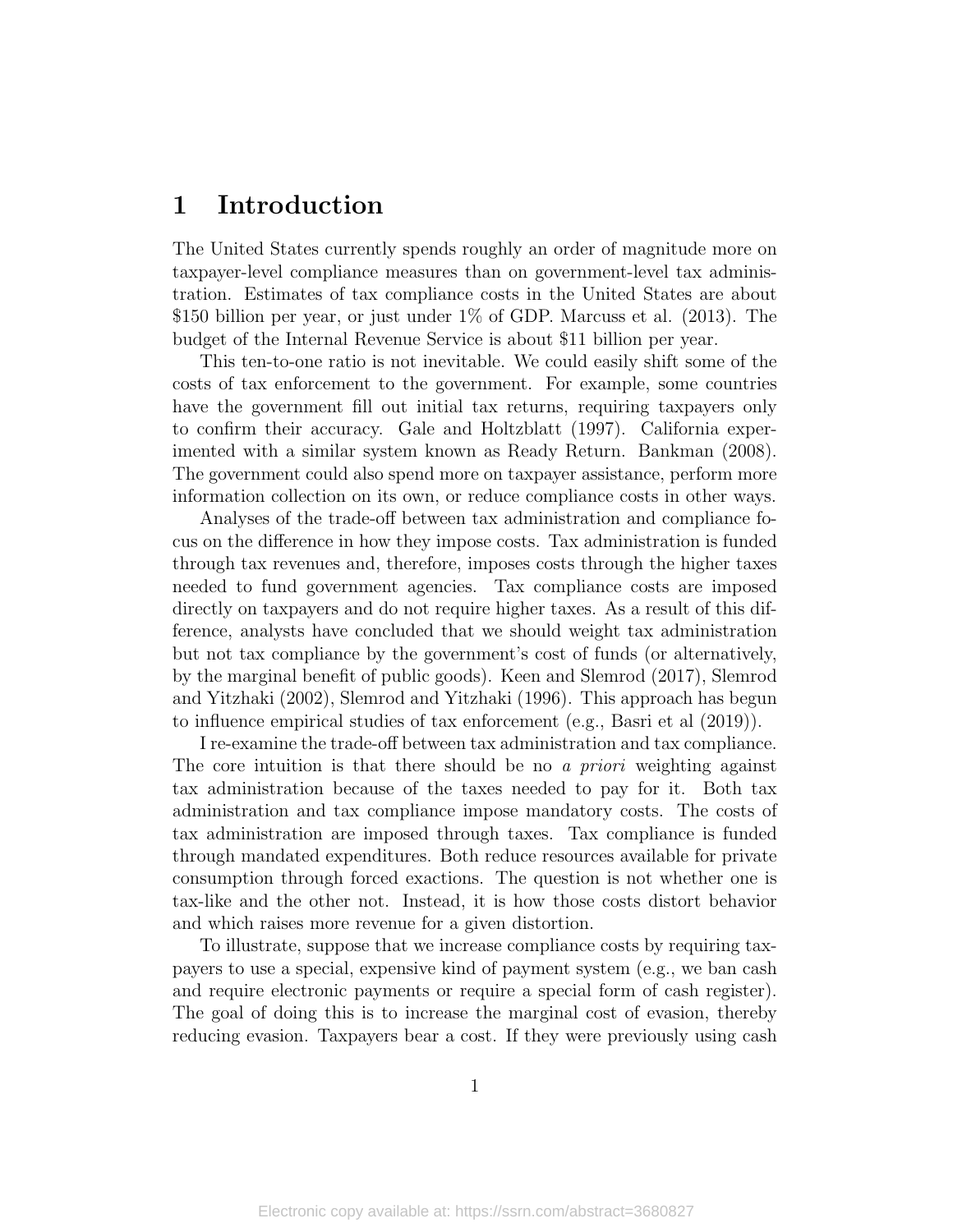rather than the mandated electronic payment system, moving to the electronic payment system makes them worse off. The marginal cost of evasion, however, hopefully goes up, and taxpayers evade less, generating a benefit from the new compliance obligation.

Compare that to the government raising taxes on the same sources of funds that taxpayers would have used to pay for the electronic payment system. The government uses the revenue to provide the identical payment system free of charge (and if needed, requiring its use). Once again, taxpayers pay a cost, this time in additional taxes. The marginal cost of evasion goes up, by construction, identically because the newly required electronic payment system is the same system in both cases. This means that taxpayers evade less, again by the same amount. The choice between using compliance or administration depends only on which is a less expensive method of providing the payment system. For example, there might be economies of scale in government provision of the payment system, or diseconomies due to inefficiencies in the government bidding process compared to private purchases. Weighting government by the cost of funds would distort the decision, possibly producing the wrong results.

To model the problem, I build off of the model in Keen and Slemrod (2017). I extend it by allowing a more flexible representation of tax compliance and tax administrative costs as well as considering a more general tax system that includes different tax bases and rates for different activities. The intuition described above holds in the model: given tax administration and tax compliance policies with the same nominal cost imposed on the same margin, we should pick the one that is most effective, defined as generating a larger increase in reported income.

The model brings out two additional features of the choice between tax administration and compliance. The first is what I call targeting. Welltargeted enforcement, in the sense used here, imposes costs only on evasion activities and not on other primary activities. For example, a compliance system that requires everyone to keep additional records or fill out forms just to catch a small number of tax evaders is not well-targeted because the costs are imposed broadly. Badly-targeted tax enforcement systems impose costs on primary activities, such as working or saving, much in the same way taxes do. A tax enforcement system that impacts only those who evade or are likely to evade is well targeted. It does not impose costs on primary activities.

Tax compliance measures and tax administration measures may differ in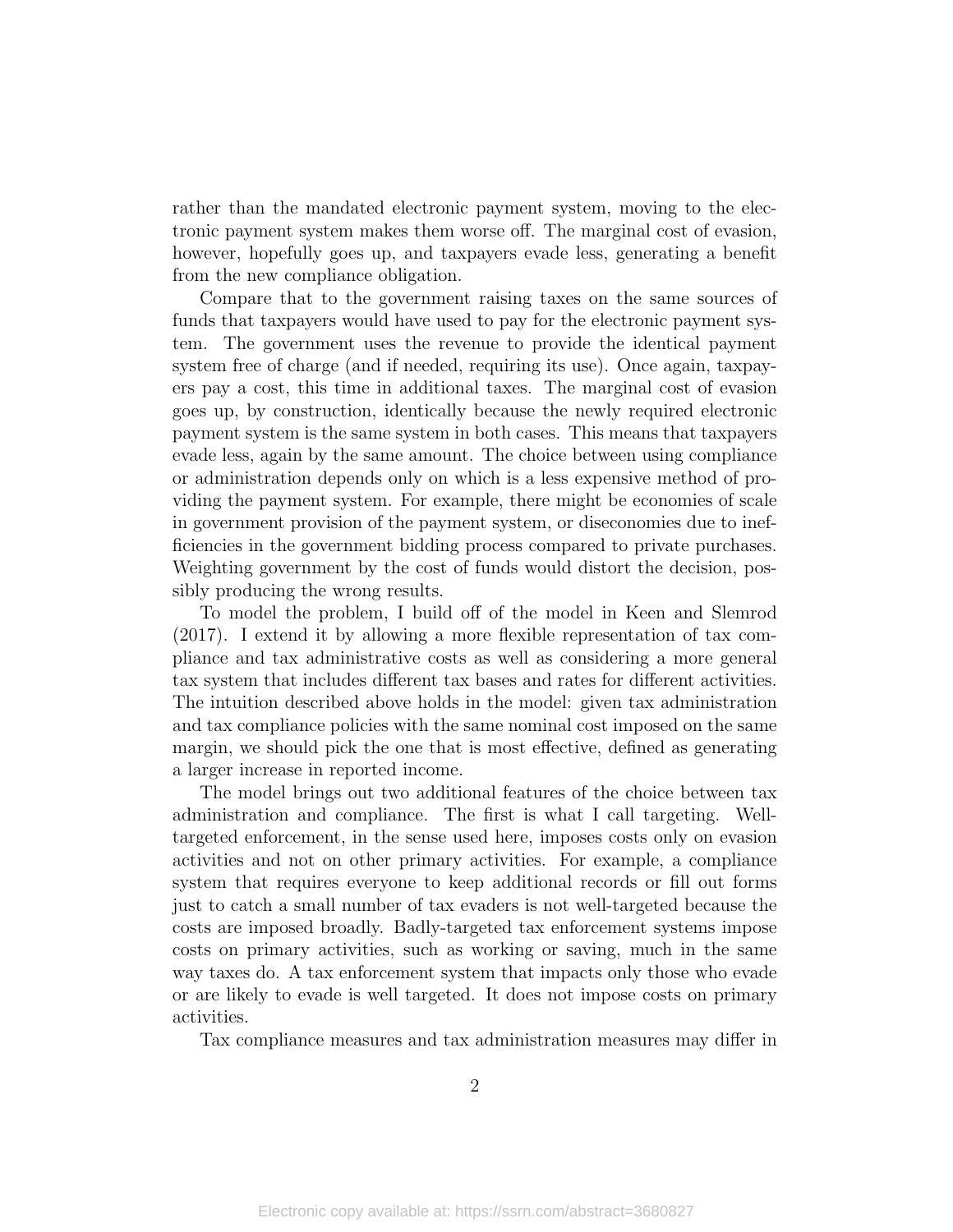how well they are targeted. Bad targeting imposes tax-like costs in that it raises the cost of engaging in activities such as working or saving, just like taxes do. Therefore, if one but not the other is badly targeted, we should weight the use of that instrument by the costs of the poor targeting. For example, if compliance obligations were perfectly targeted, imposing costs only on evasion, while the taxes used to pay for tax administration fall on general activities, we restore the intuition from prior literature that we should weight tax administration but not compliance by the cost of funds. This corner solution, however, need not, and generally will not, arise in practice. Instead, as anyone who has spent time filling out a tax return knows, compliance obligations impose costs on many activities other than evasion.

A second difference between tax administration and tax compliance is that the taxes used to pay for tax administration can be imposed on any margin while the costs of tax compliance measures tend to fall on the margin where compliance is sought. For example, if we want to reduce evasion through the use of Swiss bank accounts, we can increase audits of these accounts, paying for the audits through general taxes, through additional taxes on offshore bank accounts, or taxes on some other activity. If we attempt to reduce evasion through the use of Swiss bank accounts through compliance measures, such as by mandating additional reporting, the costs tend to fall on the use of Swiss bank accounts rather than on other activities.

I will suggest analyzing this difference in how costs may be imposed by breaking the analysis into two steps. In the first, we can imagine that both tax administrative measures and tax compliance measures impose costs along the same margin (i.e., the margin where enforcement policy is being changed). The analysis of this first step is as above: we should look at targeting and effectiveness. The second step is just a tax swap: change the taxes imposed on the first step for the actual taxes imposed. The analysis of this second step can be done using standard public finance tools for analyzing the effects of taxes on different activities.

Finally, the results regarding the trade-off between tax administration and compliance inform the appropriate trade-off between enforcement actions and the use tax rates to raise revenue. Both additional enforcement and raising taxes can produce government revenue. They do so in different ways, however. As is well–recognized, changes to tax rates affect tax revenues through behavioral effects and mechanical effects. Due to envelope properties, small changes in behavior do not effect utility, so we can think of the behavioral effects generating as a fiscal externality (using language from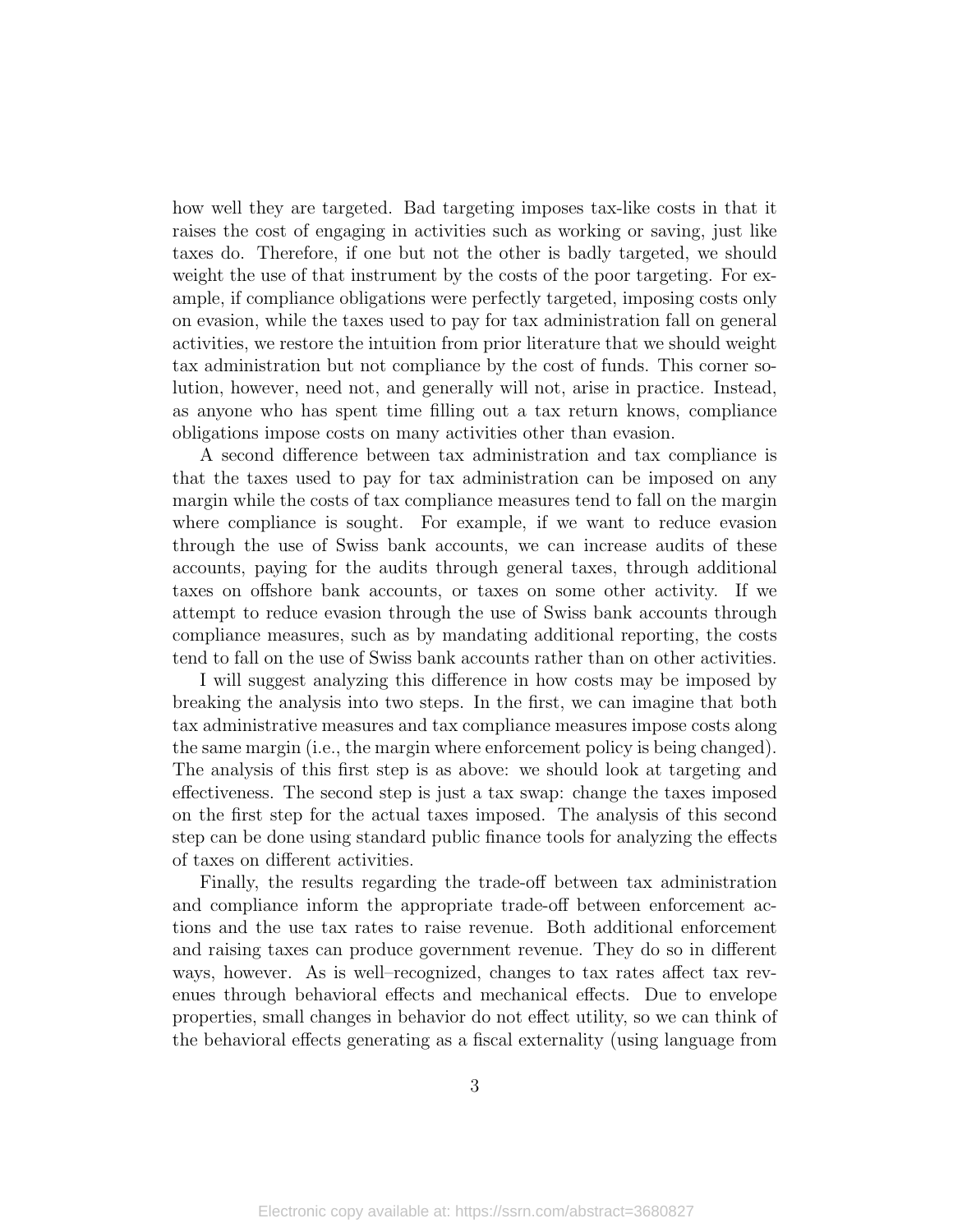Hendren (2016)). Mechanical effects reduce utility and generate revenues. They are transfers. The net effect of mechanical changes to tax payments is the difference between the private value of funds and their social value.

Changes to tax enforcement policies also generate behavioral effects and fiscal externalities. They may also create mechanical effects. For example, taxpayers may incur additional costly recordkeeping obligations on all of their income. Mechanical effects in the case of enforcement obligations, however, are not transfers. They are pure losses. The mix between enforcement and tax rates accounts for these similarities and differences between the two instruments.

I proceed as follows. Part 2 presents the basic the model without evasion and tax enforcement, but with multiple income-producing factors, each of which can be taxed at different rates. It develops what can be thought of as an extended version of the elasticity of taxable income formula that accounts for multiple tax bases. It also includes an explicit representation of the mechanical effects of taxes (most often left out of ETI formulas). Mechanical effects are transfers to or from the government, and should be valued accordingly.

Part 3 adds evasion, compliance, and administration. A core difficulty in understanding and modeling the difference between tax administration and tax compliance is how each affects behavior. While tax administration is a government-level activity, to change behavior it has to enter the individual utility function, such as by changing the marginal cost of evasion. Tax compliance measures also seek to change the marginal cost of evasion. Part 3 starts by considering an example to develop intuitions for how these costs enter utility, and then uses those intuitions to complete the model.

It then examines and compares the welfare effects of marginal changes to tax compliance requirements and tax administration, generating the core result of the paper, which is that they should be compared to one another purely based on their effectiveness in generating revenue. The analysis also shows how targeting is central to the choice between the two instruments, and how, if they impose costs on different factors, they can be compared using the two-step breakdown suggested above.

Part 4 uses this framework to consider the optimal mix of taxes and enforcement. Finally, Part 5 considers aspects of the problem left out of the analysis. Most centrally, the analysis follows Keen and Slemrod in using a representative individual framework. Distributional considerations may change some of the conclusions. In particular, following the arguments in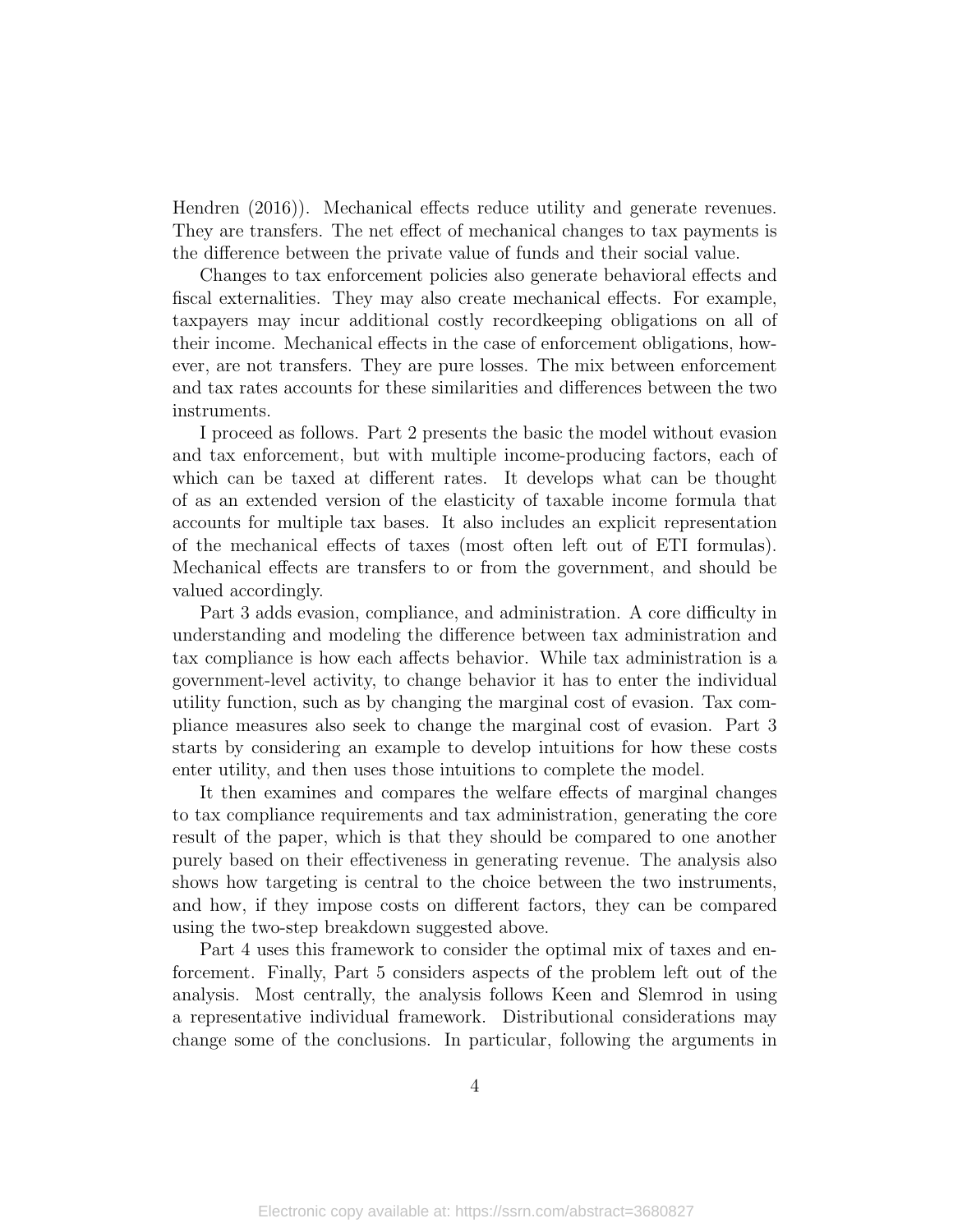Kaplow (2004, 2006a, 2006b, and 2012), as well as those in Jacobs (2018), the marginal cost of public funds may be taken to be 1 once distributional considerations are taken into account. If the marginal cost of public funds is 1, the differences between the standard weighting approach and the conclusions here is smaller. In addition, as discussed in Kopzcuk (2001), once we add distributional considerations, we need to consider the role of tax enforcement in assisting with the redistributive goals of the tax rate structure. Part 5 briefly discusses these issues. Part 6 concludes.

#### 1.1 Prior literature

There is a substantial prior literature on tax enforcement. Surveys include Slemrod and Yitzhaki (2002), Alm (2012), and Slemrod (2019). Much of the prior work focuses on particular enforcement strategies, such as the trade-off between audits and penalties. Some of this work explicitly models compliance costs, usually referring to these costs as "concealment technologies" or costly sheltering efforts (e.g., Usher (1986), Kaplow (1990), Cowell (1990), and Mayshar (1991)). These models do not, however, separately account for the costs of government-level actions to reduce evasion and, therefore, do not inform the trade-off examined here.

More recent work has focused on understanding taxpayer responses to various enforcement strategies, often through randomized controlled trials conducted with government cooperation. This work often focuses on tax administrative measures such as threats of audit, but it does not seek to understand the differences between similar taxpayer-level and governmentlevel strategies. In addition, in response to perceived (or real) increases in evasion, governments have experimented with numerous strategies, such as information sharing or additional reporting requirements, and we have been able to learn about the effectiveness of different approaches to enforcement by observing the results. Use of large scale administrative data has also allowed estimates of evasion elasticities (e.g., Best at al 2015.)

The primary work with implications for the trade-off between private concealment costs and government-level tax administration costs are Keen and Slemrod (2017) and Slemrod and Yitzhaki (1996). Keen and Slemrod (2017) assumes that mandatory compliance costs fall on evasion and not on what I will call primary activities, such as working or saving. That is, they make a particular assumption about targeting. An immediate implication of this assumption is that we should prefer mandating compliance costs over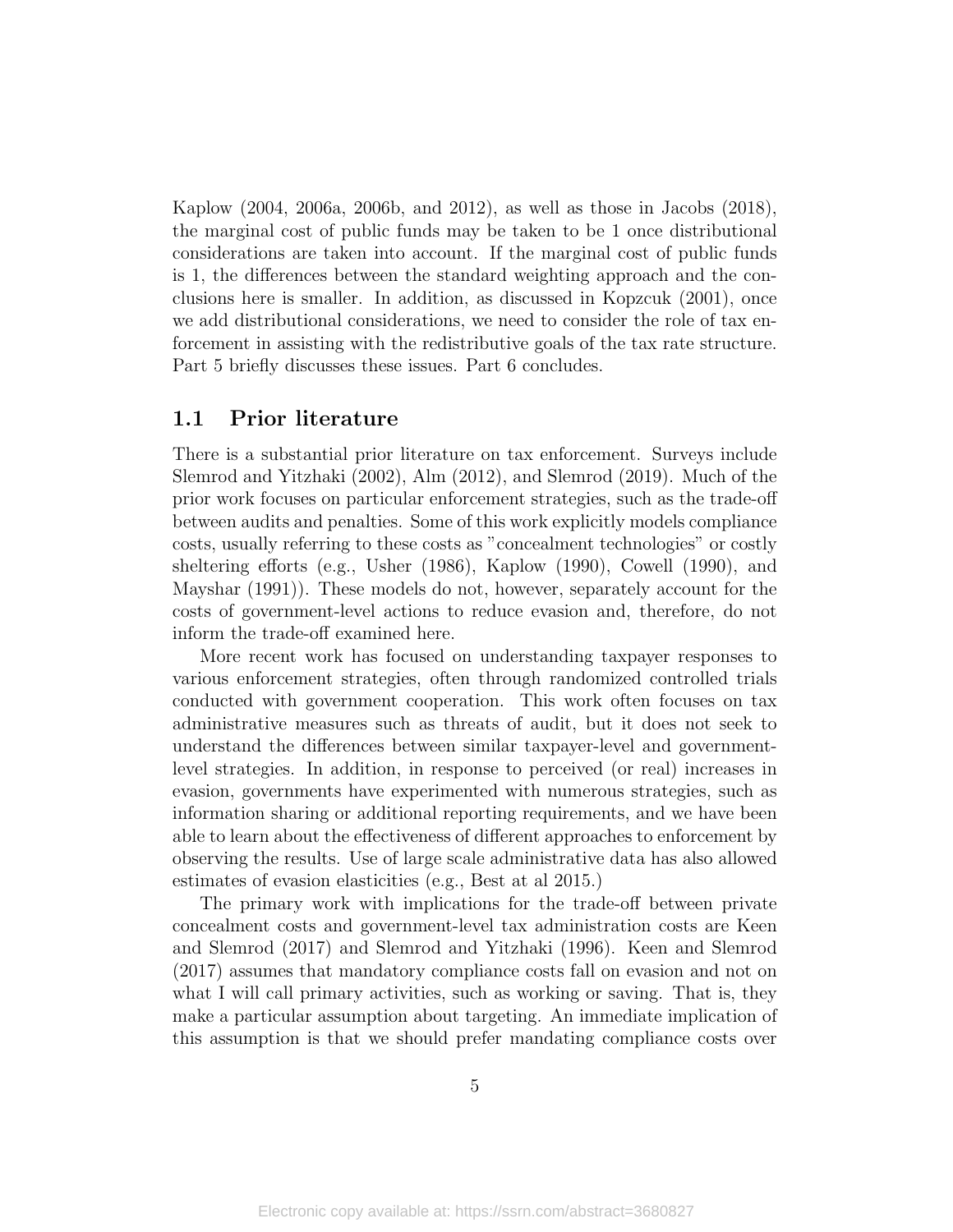raising taxes to pay for tax administration: it is better to raise the cost of evasion than to raise the cost of working or saving.

A similar result emerges in Slemrod and Yitzhaki (1996) (expression 8), where the costs of tax administration and the costs of tax compliance are assumed to enter utility differently. Basri et al (2019) use a model similar to Keen and Slemrod to study tax enforcement choices in Indonesia. Gemmell and Hasseldine (2014) is an exception to the assumptions about how the costs of tax compliance enter utility: they emphasize that enforcement may change effective tax rates. They do not, however, examine the questions explored here.

### 2 No evasion or enforcement

I start by presenting the model without evasion and enforcement and then, in the next section add these activities. Without evasion, the model is a generalized version of the elasticity of taxable income, similar to, though simpler than, the version found in Hendren (2016). The generalization of the usual ETI approach will be helpful for examining the differences between tax administration and compliance in the next section.

A representative individual supplies N factors,  $x_i, i \in [0, N]$ . The return per unit of factor  $i$  is  $w_i$ . Factors include labor in the formal sector, labor in the informal sector, provision of capital of various types, home production, or any other input. The government imposes tax rate  $t_i$  on factor i. The value of  $t_i$  can be negative, in which case the government is subsidizing the activity. If  $t_i = 0$ , the activity is not in the tax base.

Supplying factor *i* imposes an additively-separable cost of  $\psi_i(x_i)$ , with  $\psi' > 0$ ,  $\psi'' > 0$ . The cost term is intended to be inclusive, encompassing lost leisure, time, deferred consumption, or any other cost.

The individual's problem is:

$$
\max_{[x_i]} \sum_{i=1}^n (1-t_i) w_i x_i - \psi_i(x_i).
$$

The first order conditions for this problem are:

$$
(1-t_i) w_i = -\frac{d\psi_i}{dx_i}.
$$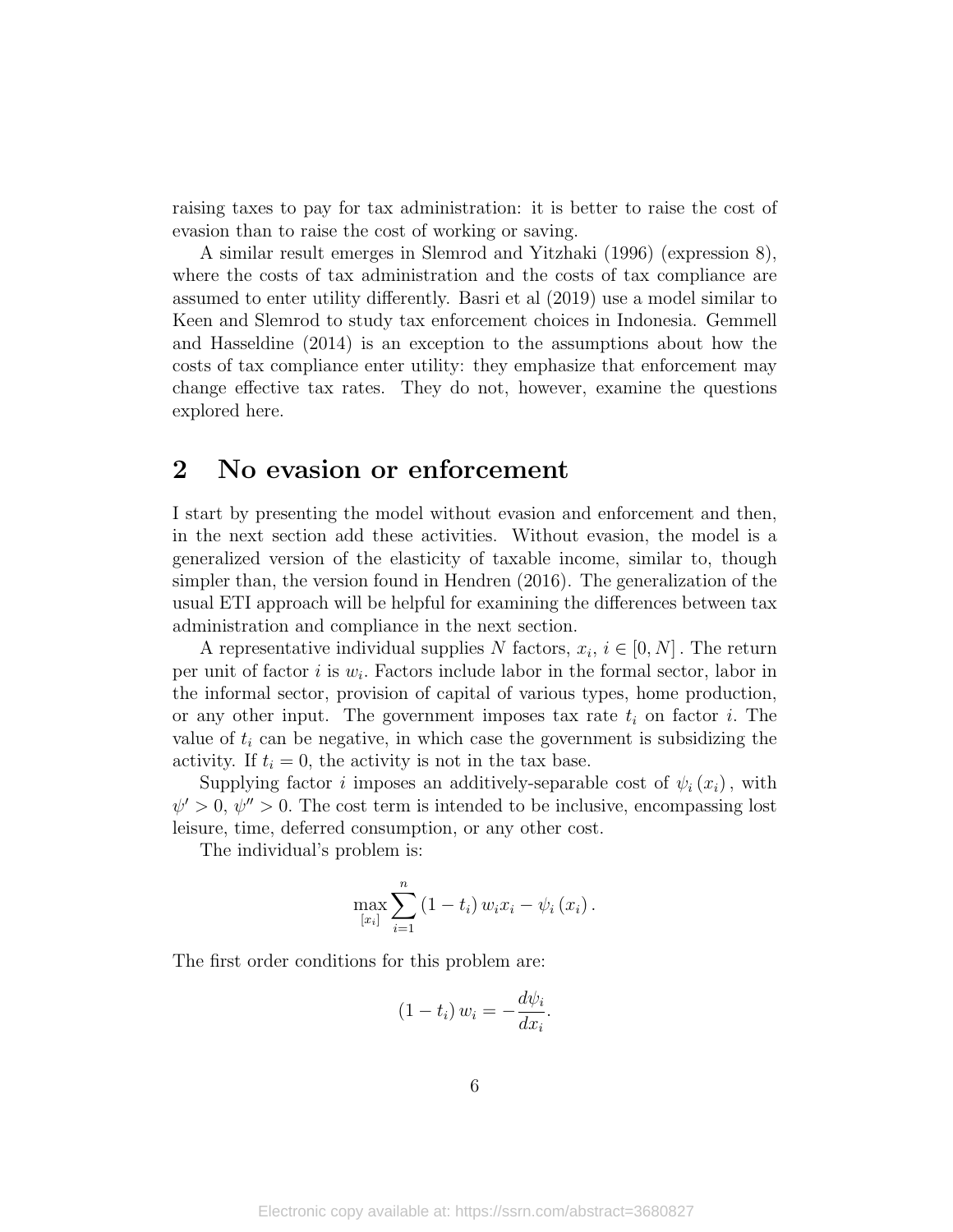The Lagrangian (with R as the budget constraint) is:1

$$
\mathcal{L} = \sum_{i=1}^{N} (1-t_i) w_i x_i - \psi_i (x_i) + \lambda \left( \sum_{i=1}^{N} t_i w_i x_i - R \right).
$$

The first order condition with respect to  $t_i$  (noting that because we differentiate with respect to i, we sum over j):

$$
\frac{\partial \mathcal{L}}{\partial t_i} = -w_i x_i + v' w_i x_i + \sum_{j=1}^N (1-t_j) w_j \frac{dx_j}{dt_j} - \frac{d\psi_j}{dx_j} \frac{dx_j}{dt_i} + \lambda \left( \sum_{j=1}^N t_j w_j \frac{dx_j}{dt_j} \right).
$$

Using the individual first order conditions and simplifying gives:

$$
\frac{\partial \mathcal{L}}{\partial t_i} = \lambda \sum_{j=1}^{N} t_j w_j \frac{dx_j}{dt_j} + (\lambda - 1) w_i x_i.
$$
 (1)

We can interpret (1) as the marginal change in welfare for a change in the tax rate. It is the multiple rate, multiple base analogue to the elasticity of taxable income approach of Feldstein (1995, 1999). With a single tax rate applicable to all taxed income, it becomes:

$$
\frac{dL}{dt} = \lambda \frac{t}{1-t} T I \varepsilon_{TI} + (\lambda - 1) T I,
$$

where TI is taxable income and  $\varepsilon_{TI}$  is the elasticity of taxable income with respect to the net of tax rate. It is also a simplified version of Hendren (2016)'s policy elasticity. Hendren has a general utility function, an explicit representation of the production of public goods (compressed here into a budget constraint), and allows taxation of goods as well as factors. These features are not central to the analysis here, so they are omitted.

To understand expression (1), it is useful to focus on the difference between mechanical effects and behavioral effects of a change in tax rates. If we change rate  $t_i$ , both arise. The behavioral effect is the first term on the right

<sup>&</sup>lt;sup>1</sup>Keen and Slemrod use the equivalent approach of maxinizing individual welfare where the value of government spending (other than on tax administration) is  $v(.)$ . I will instead use the Lagrange multiplier formulation. The two techniques yield the same results, interpreting the multiplier as  $v'$ , and the derivative of the Lagrangian as marginal welfare with respect to a given variable.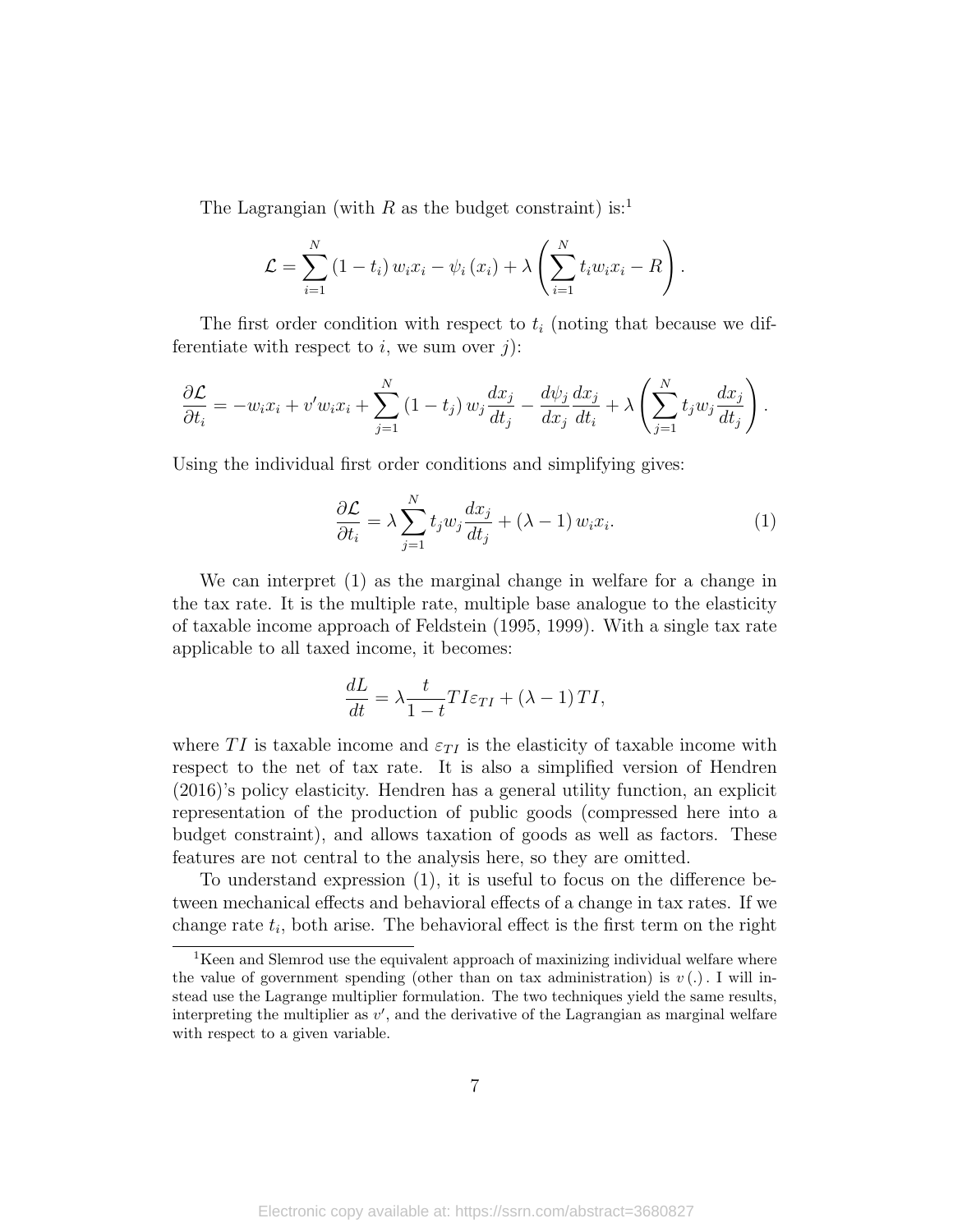hand side of (1). It reflects the change in the choice of each  $x_j$  when we change  $t_i$ . If this term is positive, the tax rate change generates a pure welfare gain. For example, if rates go down and individuals work more, the social benefit of the additional work can be measured by the change in tax revenue: the individual is no better or worse off because of the envelope theorem but, by working more, generates a fiscal externality reflected in government revenue.

The second term,  $(\lambda - 1) w_i x_i$ , is a mechanical effect of a tax rate change. Holding the choice of  $x_i$  constant, there is a change in revenue due to the change in the tax rate.

The mechanical effect is weighted in the marginal welfare calculation by  $(\lambda - 1)$  while the behavioral effect is weighted by  $\lambda$ . The differences arises because the envelope theorem does not apply to the mechanical effect. The individual is worse off. Therefore, we need to weight it by  $(\lambda - 1)$ , the value to the government of the funds,  $\lambda$ , minus the value to the individual, 1.

Expression (1) is the multiple-base, multiple-rate analogue to the elasticity of taxable income. With only one factor of production and  $\lambda = 1$ , we get the usual elasticity of taxable income formulation. With more than one taxed factor, but  $\lambda = 1$ , we get the rule that marginal revenue effects are a sufficient statistic for welfare. In the more general case, we must account for mechanical transfers (the  $(\lambda - 1) w_i x_i$  term), as well as changes to revenue due to behavioral changes (the first term on the right hand side).

Note that expression (1) solves the base-shifting problem of the ETI in a cleaner way than the suggestions in Chetty (2009) and Saez, Slemrod, and Giertz (2012). These authors suggest having separate ETIs for each tax base and adjusting them by shifting factors to reflect the movement of earnings across bases in response to taxation. Expression (1) shows how a single statistic can be used to capture all of these effects.

### 3 Evasion and Enforcement

#### 3.1 Motivating example

We want to add tax enforcement to this model. Including evasion is standard in ETI models. The more difficult problem is how tax compliance and administration enter. Tax administration is thought of as a government-level expenditure but to change evasion levels, it has to enter the individual utility function. Care about how this occurs is central to the underlying model. To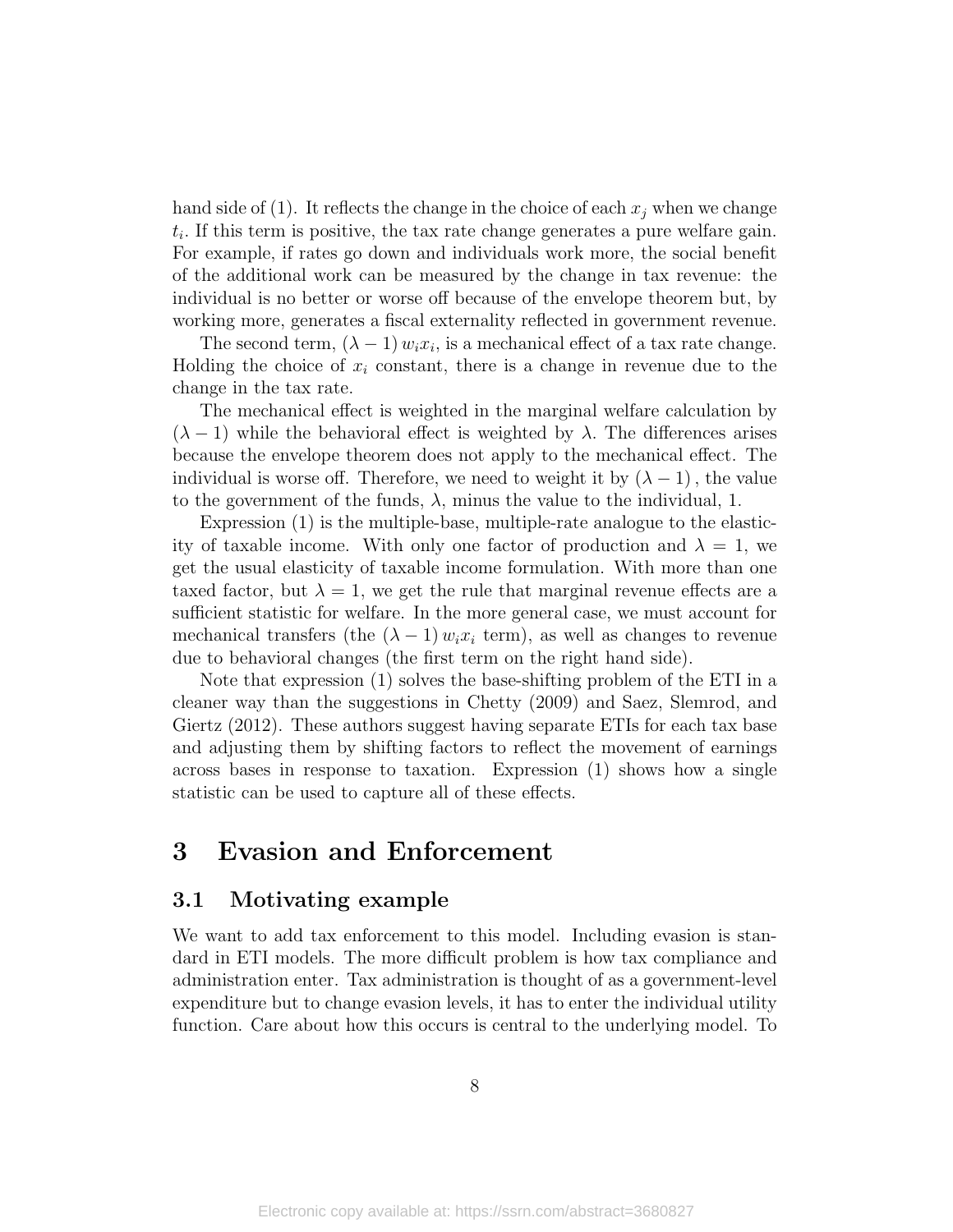develop intuitions for these terms, I start with a motivating example before turning to the formal presentation.

Consider an individual engaging in a taxed activity (the primary activity), such as working or investing. The model will allow for an arbitrary number of primary activities, but for purposes of developing intuitions, consider a single activity that is prone to evasion, such as investing in a Swiss bank account or working in a cash business.

The individual chooses the extent of that activity, such as how much to invest in the Swiss bank account or how many hours to devote to the cash business. The activity generates earnings such as investment returns or wages. Engaging in the activity imposes a cost, such as lost leisure time, deferred consumption, or fees paid to Swiss bankers for their discretion. The individual reports some portion of the earnings, and pays taxes on the reported amount. The unreported amount, evasion, is tax free.

The government has two tools to reduce evasion. It can impose compliance obligations or costs on the individual and it can use administrative tools. Compliance obligations are requirements that the individual do certain things that make evasion more difficult. They include reporting, keeping records, using special traceable forms of payment, and hiring private monitors such as accountants and lawyers. Compliance costs also include costs incurred to conceal income, such as engaging in elaborate tax shelters, what prior literature has modeled as the costs of concealment technology, or what we might call non-compliance costs.

Compliance obligations are costly. As noted, in the United States, they are on the order of 1% of GDP. If they were perfectly targeted at evasion, the individual would bear the costs only to the extent of evasion. They may, however, fall on the primary activity. For example, we might require special and expensive reporting for all holders of Swiss bank accounts even though only a fraction of them evade taxes. Or we might impose onerous rules on all cash businesses to prevent evasion by a few. The reason for this poor targeting is that we do not know in advance which activities generate evasion, which individuals engaging in those activities will evade, and how much they will evade. We cannot simply say, report your evasion. Instead, the nets used to catch evasion have to be cast broadly, which means that to some extent, compliance costs fall on primary activities as well as evasion. I will refer to the extent that compliance costs fall only on evasion as the level of targeting.

The government's other tool is tax administration, which includes things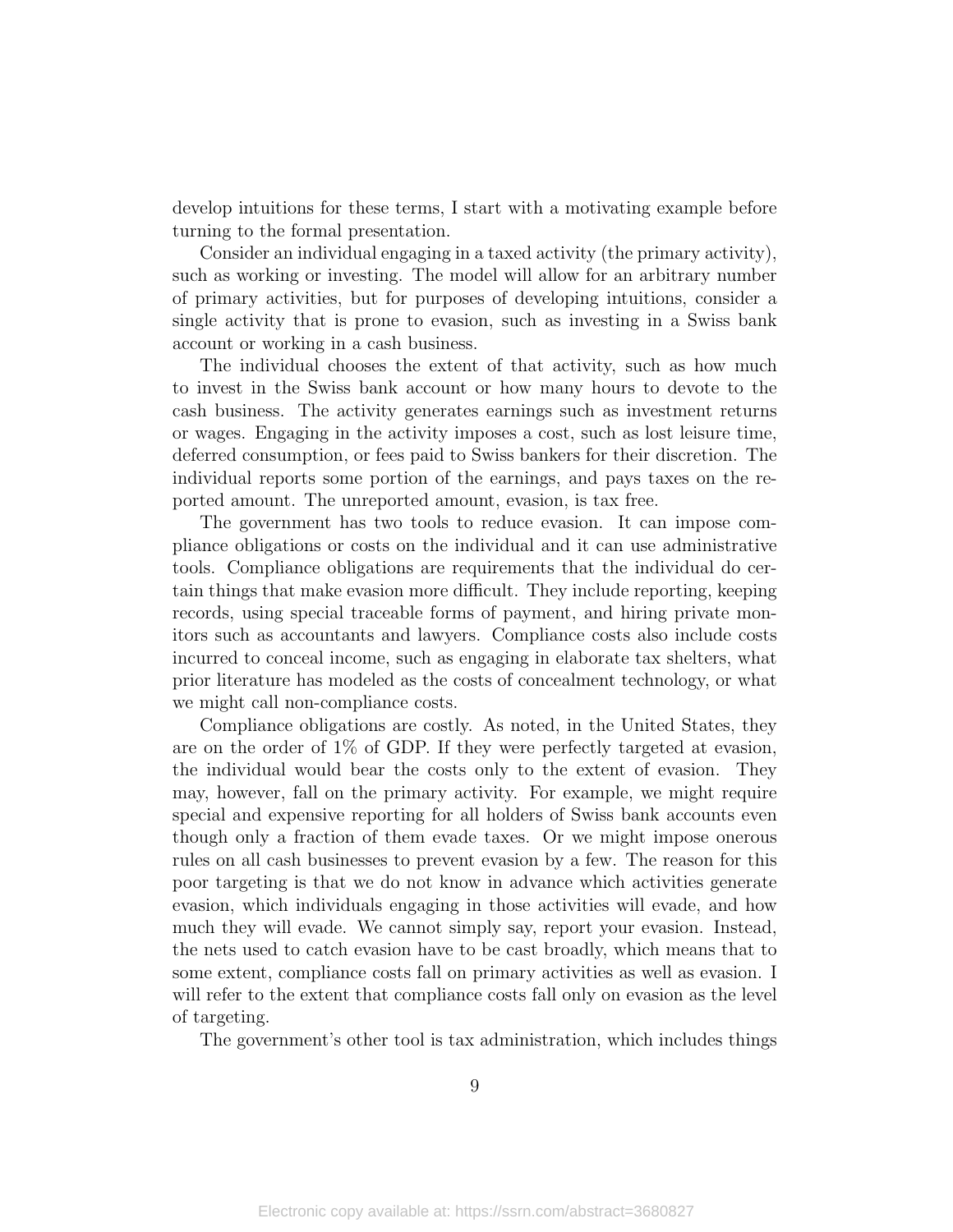such as returns processing, audits, levies, and collection.<sup>2</sup> These tax administration activities are also designed to reduce evasion. To reduce evasion, they have to affect the individual's return from evasion. In the terminology used here, administrative actions change marginal compliance costs just like the rules directly governing compliance obligations do.

To illustrate, suppose that the government has an administrative tool, such as an evasion detection technology. To reduce evasion, the technology has to impose costs on evasion. For example, if the detection technology is additional audits, taxpayers will incur compliance costs responding to those audits or incur additional costs to conceal income from the auditors. To reduce evasion, the audits should increase the marginal cost of evasion, such as by increasing the ability of the government to detect and sanction evasion.

One may object that the additional costs taxpayers incur beause of changes to tax administraiton are private costs and, therefore, best classified as tax compliance. But note that the only way tax administration has any effect on evasion is by changing private costs, so classifying all such costs as compliance costs would leave no role for tax administration.

The distinction between compliance and administration, therefore, is not purely whether private or public entities incur the cost. It is whether the cost arises because of a change in government-level activity, such as more audits, or because of taxpayer obligations, such as a requirement to keep more records. To illustrate, suppose that a taxpayer spends money on an elaborate evasion technique designed to avoid detection. That expenditure may be classified as a tax compliance cost—the technique may, for example, avoid reporting requirements. It may also be classified as due to tax administration—it may avoid government-level information collection efforts. The costs are most likely jointly caused. We care about setting optimal levels of administration and compliance, which means we care about how a marginal change in policy affects these costs. As a result, it is not necessary to choose which is the single or most important reason why the taxpayer incurred the cost. Instead, we care about how changing government-level activity such as information processing affects taxpayer activities.

As with compliance costs more generally, the additional compliance costs

<sup>2</sup> In 2018, the IRS spent about \$4.7 bilion (of of \$11.7 billion) on activities it labels enforcement, inlcuding investigations (\$600 million), examinations and collections (\$3.8 billion) and regualtory (\$170 million). It spent \$2.5 on what it labels taxpayer services, such as pre-filing assistance and filing and account services. The rest of its budget is operations supporting such as information services. (IRS Budget Table 28, irs.gov)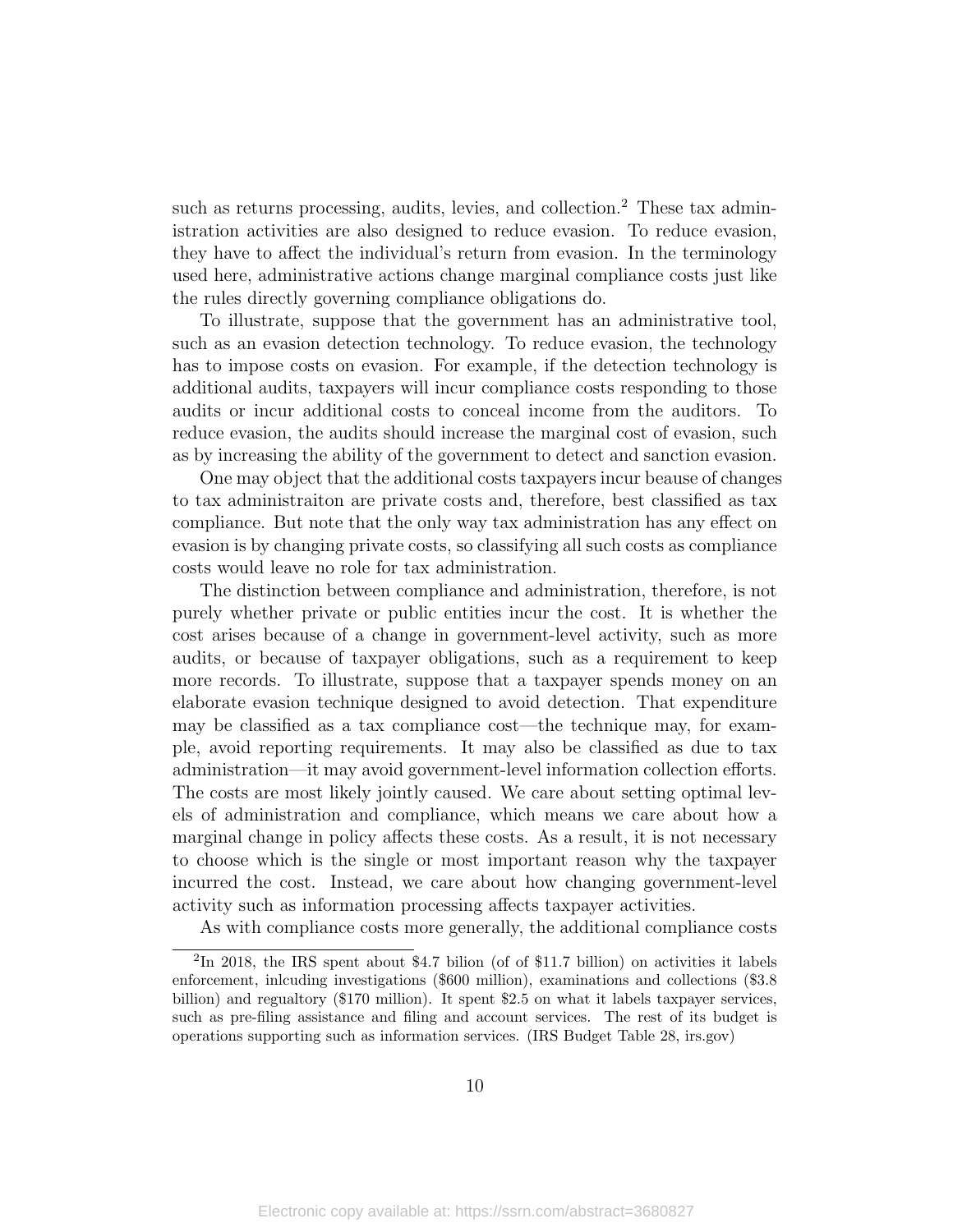generated by tax administration may be well-targeted or not. For example, the evasion detection technology considered above might perfectly locate and prevent evasion, imposing no costs on non-evaders. It might, however, be badly targeted. For example, it might involve audits of all Swiss bank accounts. In this case the costs of tax administration fall on the primary activity more generally.

A key distinction between tax administration and compliance is that tax administration (at least the government component of tax administration) is funded through taxes. Taxes affect the the ability of the government to provide public goods. The analysis below holds spending on public goods constant to allow a clean comparison between tax compliance and administration.

Finally, note that as with direct compliance costs and the private costs of tax administration, taxes used to pay for tax administration may be well, or badly, targeted. Taxes to pay for administration are well-targeted if they fall on evasion, increasing the cost of evasion without increasing the costs of primary activities such as working. For example, fines, penalties, or additional taxes on evasion can be used to pay for tax administration, in which case the tax is well-targeted. Even modest taxes on evasion would more than pay for all tax administrative activities in the United States.<sup>3</sup> Alternatively, general taxes, such as taxes on labor income or on Swiss bank accounts (generally, not limited to those used for evasion), might be used, in which case the tax is badly targeted. The model below will only examine the use of general taxes to fund tax administration but could be extended to allow targeted taxes.

#### 3.2 Model setup

Using this motivation, allow the individual to choose to evade or not report an amount  $e_i$  along each margin i. Reported income along margin i is:

$$
z_i = w_i x_i - e_i
$$

After-tax income along margin i is  $(1-t_i) z_i + e_i = (1-t_i) w_i x_i + t_i e_i$ .

Government policy imposes compliance obligations,  $c_i$ , on the individual. They are costly and, therefore, reduce the amount otherwise available for consumption.

<sup>&</sup>lt;sup>3</sup>The IRS assessed \$29 billion in civil penalities in 2018, more than double its entire budget and six times the portion of its budget labeled enforcement. See Table 17, irs.gov/statistics.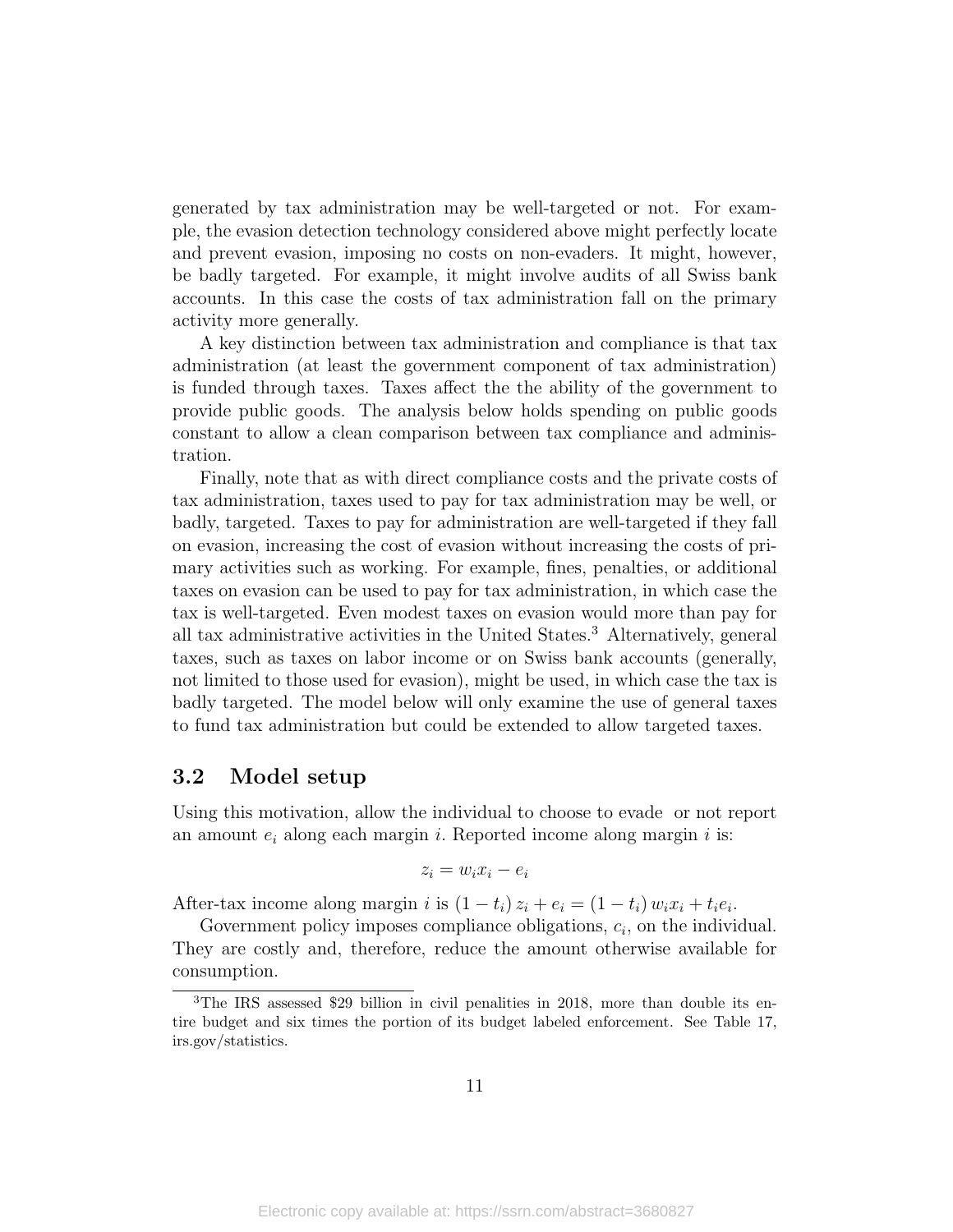To be effective, they need to be a function of evasion,  $c_i = c_i(e)$ , with  $c_i' > 0, c_i'' > 0$ . If compliance obligations were perfectly targeted at evasion, the individual would bear the costs only to the extent of evasion. As noted, they may, however, fall on primary activities. This means that  $c_i = c_i (e_i, x_i)$ .

I do not impose a sign on  $\partial c_i/\partial x_i$ . The central case I will examine is when compliance obligations impose a tax-like cost, so  $\partial c_i/\partial x_i > 0$ . Slemrod (2001) focuses on the case where  $\partial c_i/\partial x_i < 0$ , an effect which he calls the evasion facilitating effect of income. Keen and Slemrod (2017) assume  $\partial c/\partial x = 0$ , which is part of the reason for their conclusions about the differences between tax administration and compliance.

We will want to consider policies that change compliance obligations, which, following Keen and Slemrod, I will denote as a continuous variable  $\alpha: c_i = (e_i, x_i, \alpha)$ . A change in  $\alpha$  may change the overall level of compliance costs:  $\partial c_i/\partial \alpha$  need not be zero. The goal of compliance policy changes, however, is to change evasion choices, which means the goal of changing  $\alpha$  is to change  $\partial c_i/\partial e_i$ . That is, we care about  $\partial^2 c_i/\partial e_i \partial \alpha$ . In addition, changes to compliance policy may how compliance costs effect primary activities,  $\partial^2 c_i/\partial x_i \partial \alpha$ . Better targeting means increasing  $\partial c_i/\partial e_i$  and reducing  $\partial c_i/\partial x_i$ . I will leave  $\alpha$  without a subscript because  $\alpha$  could be a complex policy that changes many things at once. For the most part, however, I will assume that  $\alpha$  changes policy along the margin being considered (generically, margin i in the analysis below).

The second tool to reduce evasion is tax administration, A. Tax administration is paid for out of the government budget, which means that spending on (other) public goods is net of the cost of tax administration.<sup>4</sup>

As discussed, to reduce evasion, tax administration has to affect the individual's cost of evasion. Government-level activities must enter the individual's utility function. In particular, to work, tax administration has to change the effectiveness of compliance costs in making evasion more expensive:  $c_i = c_i (e_i, x_i, A_i, \alpha)$ .

In particular, to reduce evasion, tax administration has to impose costs on evasion. This means that the core effects of tax administration is  $\partial^2 c_i/\partial e_i \partial A$ , parallel to the goals of tax compliance policy.

<sup>&</sup>lt;sup>4</sup>In 2018, the IRS spent about \$4.7 bilion (of \$11.7 billion) on activities it labels enforcement, including investigations (\$600 million), examinations and collections (\$3.8 billion), and regulatory (\$170 million). It spent \$2.5 billion on what it labels taxpayer services, such as pre-filing assistance and filing and account services. The rest of its budget is operations supporting such as information services. (IRS Budget Table 28, irs.gov)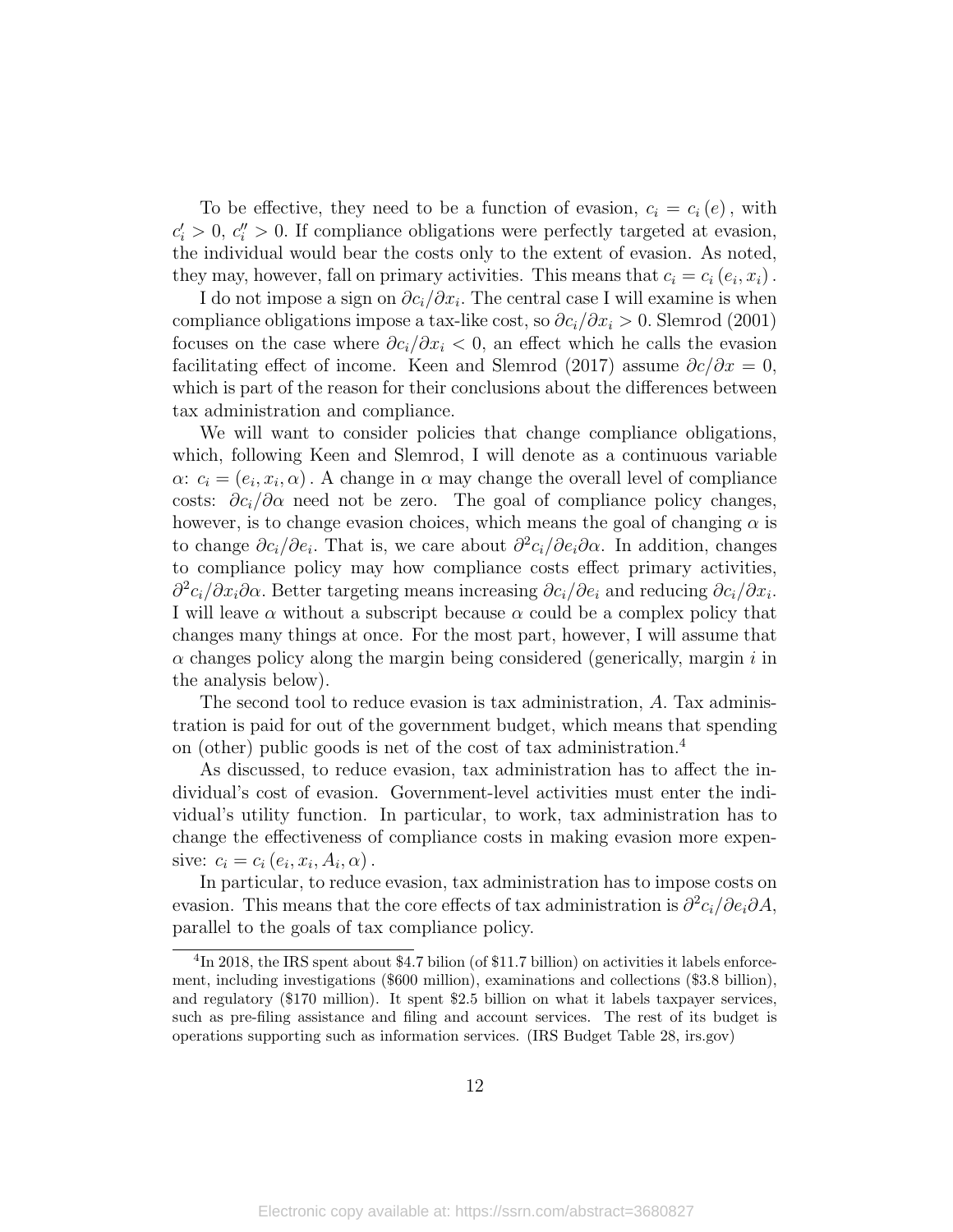As with compliance costs more generally, the additional compliance costs generated by tax administration may be well-targeted or not, as reflected by the value of  $\partial^2 c_i/\partial x_i \partial A$ . For example, the evasion detection technology might perfectly locate and prevent evasion, imposing no costs on non-evaders:  $\partial^2 c_i/\partial x_i \partial A = 0$ . It might, however, be badly targeted. For example, it might involve audits of all Swiss bank accounts rather than just those used for evasion. In this case the costs of tax administration fall on the primary activity more generally. Therefore, we can think of the value of  $\partial^2 c_i/\partial x_i \partial A$ as a measure of how well targeted administrative expenditures are.

Because both compliance policy and tax administration policy affect what I have labeled compliance costs, it is useful to clarify the terminology. Compliance obligations or costs, c, are all the things taxpayers have to do, or are caused to do, to comply with the tax system. There are two related but distinct policy levers that change compliance obligations or costs. The first is  $\alpha$ , which changes what we might think of as direct obligations, such as records, forms, and payments to service providers such as accountants to keep the record or file the forms. The second is tax administration, A. Changes to tax administration indirectly change c. For example, if the government cross-checks records (when it previously didn't), evasion may be more difficult, increasing  $\partial c/\partial e$ . Or the government might increase audits and depending on how well the audits are targeted, this may increase,  $\partial c/\partial x$ and  $\partial c/\partial e$ .

In most cases, whether a policy changes  $\alpha$  or A will be relatively clear but in some cases the distinction between the two will be unclear. For example, an increase in audits is clearly a change in tax administration. I will interpret the the costs of responding to the new audits as a cost of tax administration. They are costs induced by a change in administration, so they are  $\partial c/\partial A$ . In other cases, the distinction between tax administration and compliance will break down. Ultimately, what matters are the effects of a policy, not whether it is classified as tax administration or compliance. Notwithstanding these boundary cases, the distinction is often clear and worth understanding.

With these additions, utility is now:

$$
U = \sum_{i=1}^{N} [(1-t_i) w_i x_i - \psi_i (x_i) + t_i e_i - c_i (e_i, x_i, A_i, \alpha)].
$$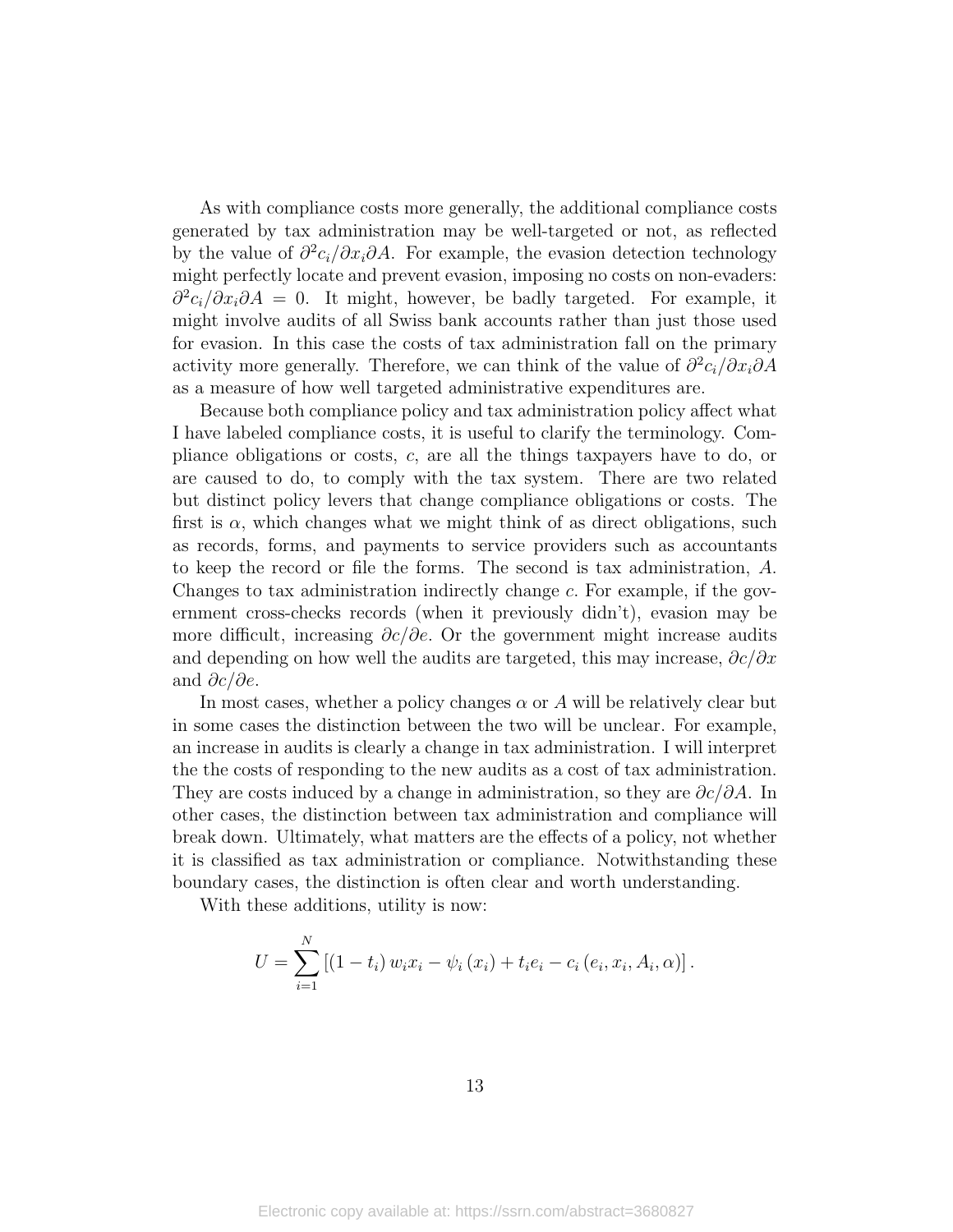Individual maximization gives:

$$
x_i: (1 - t_i) w_i = -\frac{d\psi_i}{dx_i} - \frac{\partial c_i}{\partial x_i},
$$

$$
e_i: t_i = \frac{\partial c_i}{\partial e_i}.
$$

Note that the choice of  $x_i$  and  $e_i$  are simultaneous because both  $x_i$  and  $e_i$ affect  $c_i$ .

The budget now must account for administrative costs. Setting units so that we are spending A on tax administration, government spending is  $\sum_i t_i z_i + A.$ 

The Lagrangian is:

$$
\mathcal{L} = \sum_{i=1}^{N} \left[ (1 - t_i) w_i x_i + t_i e_i - \psi_i (x_i) - c_i (e_i, x_i, A_i, \alpha) \right] + \lambda \left( \sum_{i=1}^{N} t_i z_i + A - R \right)
$$
 (2)

For the choice of  $t_i$ , differentiate with respect to a change in tax rate i (summing over  $j$ ):

$$
\frac{\partial \mathcal{L}}{\partial t_i} = -z_i - \sum (1 - t_j) \frac{dz_j}{dt_i} - \frac{d\psi_j}{dx_j} - \frac{\partial c_j}{\partial x_j} - \frac{\partial c_j}{\partial e_j} + \lambda z_i + \lambda \sum t_j \frac{dz_j}{\partial t_i}
$$

Substituting the individual first order conditions yields:

$$
\frac{\partial \mathcal{L}}{\partial t_i} = (\lambda - 1) z_i + \lambda \sum t_j \frac{dz_j}{dt_i}.
$$
 (3)

This is the same generalized version of the ETI give above except substituting reported income  $\Sigma z_i$  for true income  $\Sigma w_i x_i$ . ("Taxed" income is a better description than the standard term, "taxable." All income is taxable. Only reported reported income is taxed.) It is the mechanical change in tax revenue, multiplied by  $(\lambda - 1)$  and the social value of the behavioral change.

The core problem is comparing changes to tax compliance,  $\frac{\partial \mathcal{L}}{\partial \alpha}$ , to changes in tax administration  $\frac{\partial \mathcal{L}}{\partial A}$ . For a change in compliance policy, we have:

$$
\frac{\partial \mathcal{L}}{\partial \alpha} = -\sum \left( (1 - t_i) w_i x_i + t_i e_i \right) \frac{\partial c_i}{\partial \alpha} + \lambda \sum t_j \frac{dz_j}{d\alpha}
$$

$$
= -y \frac{\partial c_i}{\partial \alpha} + \lambda \sum t_j \frac{dz_j}{d\alpha}, \tag{4}
$$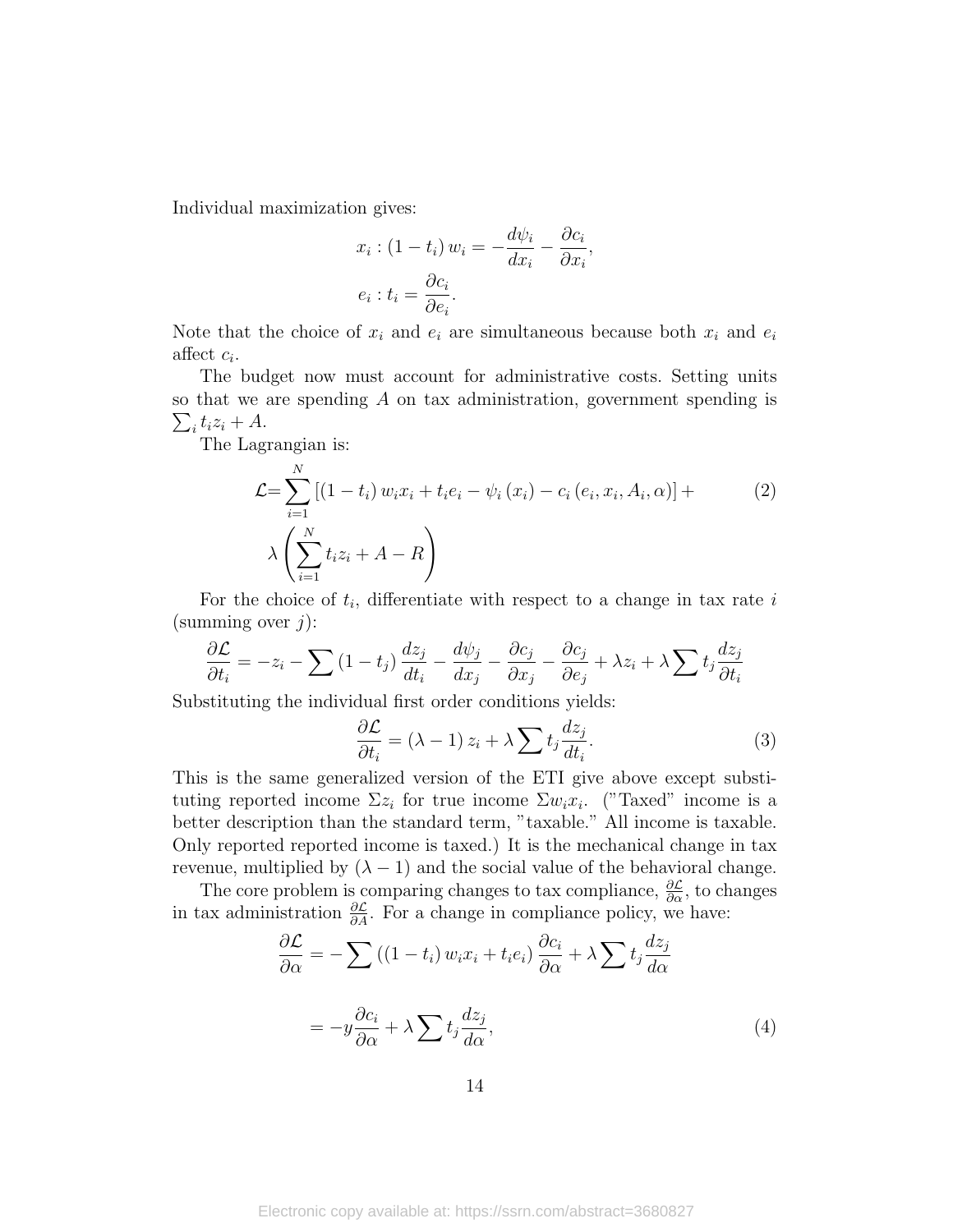where y is after-tax income,  $y = \sum ((1 - t_i) z_i + e_i)$ . The first term reflects mechanical costs from changes to compliance policy. Unlike for mechanical effects of tax changes, these costs do not show up in the government budget as a transfer (seen in the  $(\lambda - 1)z$  term in expression (3)). They are pure losses. Mechanical compliance costs may apply to evasion as well as reported income, and to keep the expression simple, I have applied them equally to both. In many cases, they may apply differently to evasion and reported income, and a straightforward generalization would allow that.

The second term, which uses short-hand notation (discussed below) reflects how changes to compliance policy change evasion and primary activities. These changes have no first order effect on utility but show up in the government budget.

The first order condition with respect to administrative costs has the same form, except differentiating with respect to A. Note, however, that a pure change in administrative costs changes the budget constraint, generating:

$$
\frac{\partial \mathcal{L}}{\partial A} = -y \frac{\partial c_i}{\partial A} + \lambda \sum \left( t_j \frac{dz_j}{dA} - 1 \right).
$$

To keep spending on public goods (other than tax administration) constant, we need to adjust tax rates to offset this change in the government budget. To allow the most informative comparisons to changes in compliance, it is helpful to change tax rates so that they generate a change in government revenue of 1 even though government revenues change by  $\sum_{n=1}^{\infty} \left( t_j \frac{dz_j}{dA} - 1 \right)$ . That is, we want to change tax rates to pay for the costs of changes to tax administration but not to offset the effects of the change in tax administration. The reason is that the first order condition for changes in compliance costs allowed government revenue to change because of changes in z. We want the allow the same for changes to tax administration, which means we want a tax increase to pay only for the mechanical costs of changing A.

A small tax rate change of  $t_i$  yields government revenue of  $z_i + \sum_j t_j \frac{dz_j}{dt_k}$  $rac{az_j}{dt_i}$  and a utility loss to the individual of  $z_i$ . A tax change that yields 1, therefore, generates a utility loss of  $z_A = z_i / (z_i + \Sigma_j t_j \frac{dz_j}{dt_i})$  $dt_i$  . Combing this tax change with the change in tax administration yields:

$$
\frac{\partial \mathcal{L}}{\partial A} = -y \frac{\partial c_i}{\partial A} - z_A + \lambda \sum t_j \frac{dz_j}{dA}.\tag{5}
$$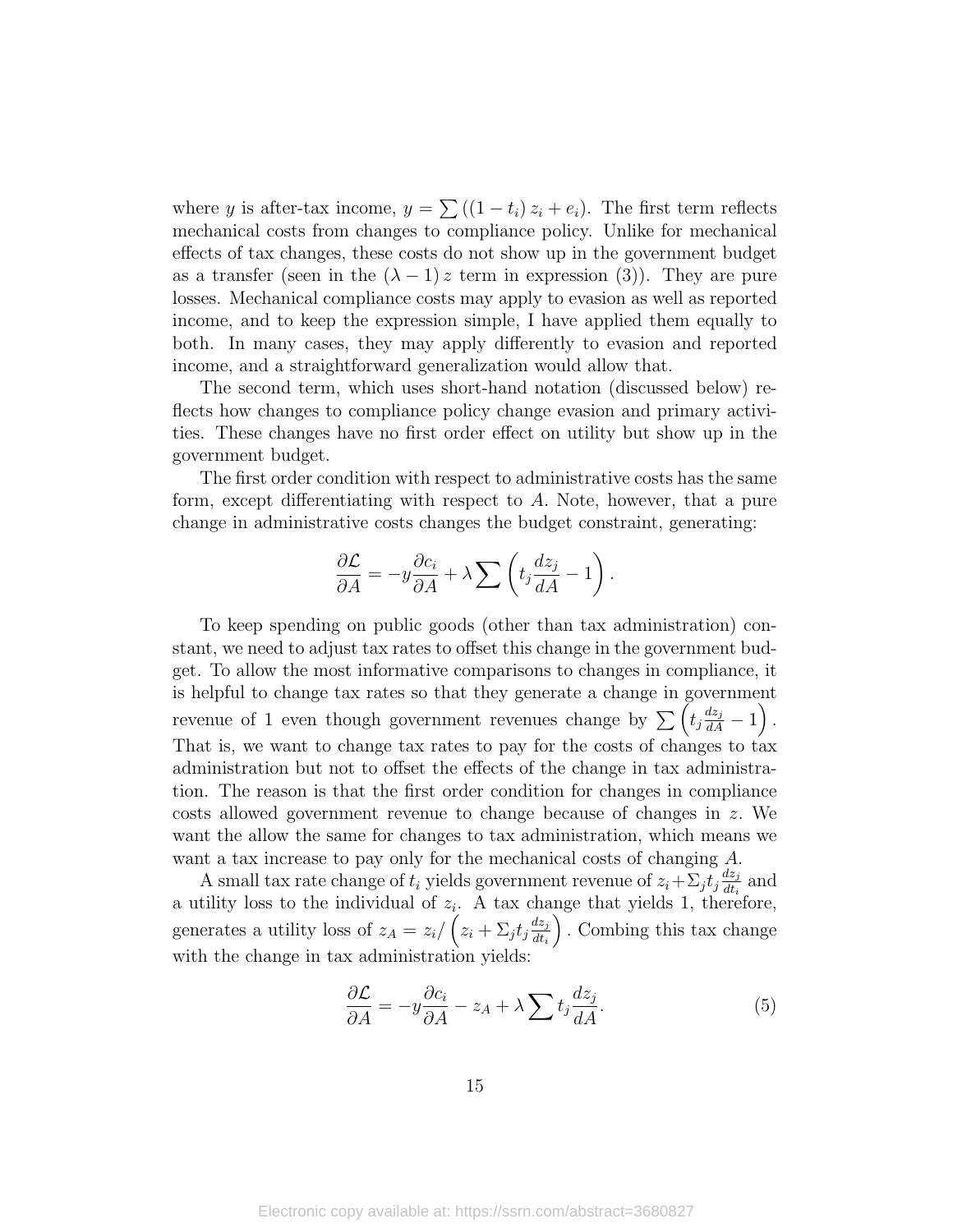#### 3.3 Analysis

To compare changes to compliance policy to changes in tax administration, set the marginal welfare effects equal to one another:

$$
y\frac{\partial c_i}{\partial A} + z_A - y\frac{\partial c_i}{\partial \alpha} = \lambda \sum t_j \left(\frac{dz_j}{dA} - \frac{dz_j}{d\alpha}\right). \tag{6}
$$

The left hand side is the difference in mechanical costs of a policy. The right hand side is the difference in the effects on reported income.

Start by comparing policies that have the same nominal cost. This sets the left hand side of (6) to zero. The nominal cost of the tax administration policy is reflected in the change in taxes plus any individual-level costs that arise due to the policy. The comparable costs of the tax compliance policy are borne directly by the individual.

If these are the same, the choice between the two depends entirely on their effectiveness at increasing taxable income. At the optimum, we want

$$
\sum t_j \frac{dz_j}{dA} = \sum t_j \frac{dz_j}{d\alpha}.
$$
\n(7)

Note, centrally, for policies that have the same nominal cost, there should be no weighting of one policy or the other for the cost of government funds. As in the example in the introduction, both policies impose costs. Equally expensive policies impose equal costs, so weighting one policy by those costs and not the other would distort the choice between the two.

Policies with same nominal cost might have different real costs because of targeting: they differentially fall on primary activities. Rewrite expression (7) as

$$
\sum t_j \left( \frac{w_j dx_j}{dA} - \frac{de_j}{dA} \right) = \sum t_j \left( \frac{w_j dx_j}{d\alpha} - \frac{de_j}{d\alpha} \right).
$$

The terms  $\frac{dx}{dA}$  and  $\frac{dx}{d\alpha}$  reflect how changes in enforcement policy affect primary activities. Recall that the individual's choice of primary activities sets  $(1-t_i) w_i = -\frac{d\psi_i}{dx_i}$  $\frac{d\psi_i}{dx_i} - \frac{\partial c_i}{\partial x_i}$  $\frac{\partial c_i}{\partial x_i}$ . The ordinary costs of engaging in the activity,  $\psi$ , are not affected here. Changes in the level of the activity due to changes in enforcement policy are determined by the values of  $d^2c/dxdA$  and  $d^2c/dxd\alpha$ , that is by how well targeted the policies are. If these are positive, (the policies are badly targeted) the level of primary activities go down, increasing the social cost of the policy.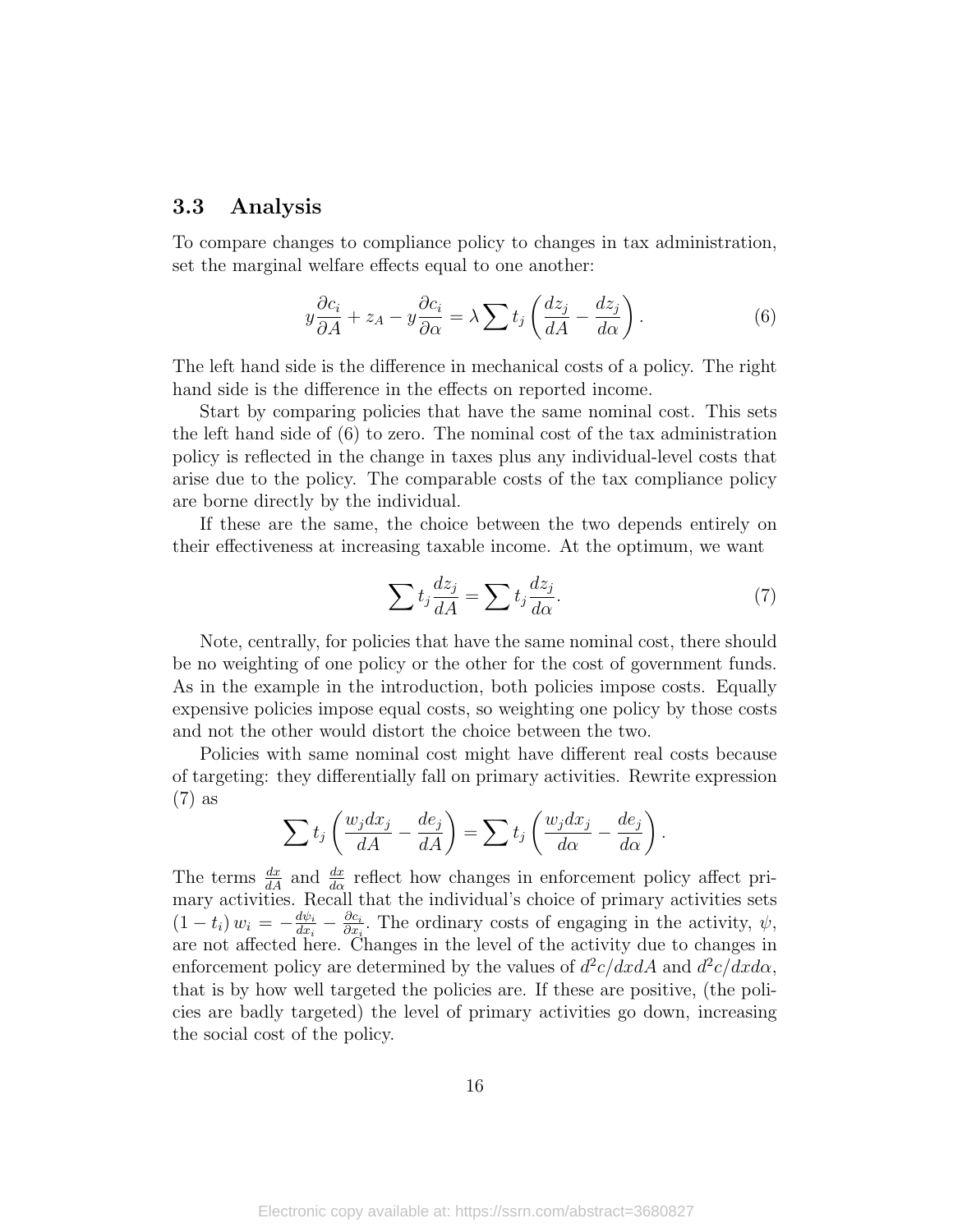We can think of poor targeting as imposing tax-like costs. As with changes to tax rates, poorly-targeted enforcement increases the marginal cost of engaging in an activity. While Keen and Slemrod do not have the type of targeting examined here in their model, we can think of them as assuming that  $d^2c_i/dx_i d\alpha = 0$ : compliance obligations or costs do not impose any tax-like effects. We can hope that this is true, but in general it will not be. We cannot, or perhaps only rarely, target evasion with precision.

For equally well-targeted compliance and administrative policies, we care only about how they effect the marginal cost of evasion. This is determined by the values of  $d^2c_i/de_idA$  and  $d^2c_i/de_id\alpha$ . We prefer policies that increase the marginal cost of evasion more. Again, there is no a priori preference for compliance over administration. Instead, the values of these derivatives depends on the particular technologies that are employed.

An assumption in the analysis above is that the tax change used to pay for the change in tax administration was along the same margin as the change in tax administration. That is, to pay for audits of Swiss banks, we increase taxes on Swiss banks. This assumption need not be, and in general will not be, true. We can pay for audits on Swiss banks by raising taxes on labor income.

By contrast, the costs of tax compliance almost inevitably fall on the margin where additional compliance is mandated. Compliance obligations to reduce evasion by holders of Swiss banks likely fall on Swiss bank accounts. Increasing reporting requirements for labor income would not change evasion by holders of Swiss bank accounts.

The utility losses from the tax used to pay for tax administration,  $z_A =$  $z_i / (z_i + \Sigma_j t_j \frac{dz_j}{dt_i})$  $dt_i$ ), depend on which margin they fall on. Both  $z_i$  and  $\frac{dz_j}{dt_i}$ will be different for different choices of  $i$ . The size and effects of a tax on labor income to pay for tax administration will be different than for a tax on Swiss banks. As a result, expression (6), and by implication, expression (7), depend on the choice of i (the latter because it implicitly sets the left hand side of (6) to zero).

This difference between tax administration and compliance, however, is more illusory than real. Consider an increases in taxes imposed on activity  $j$ to pay for an increase to tax administration on activity  $i$ . We can restate this policy as  $(1)$  taxes imposed on activity i to pay for the tax administration and  $(2)$  a reduction in those taxes on activity i and an increase in taxes on activity j. The first step is analyzed as above. The second step is analyzed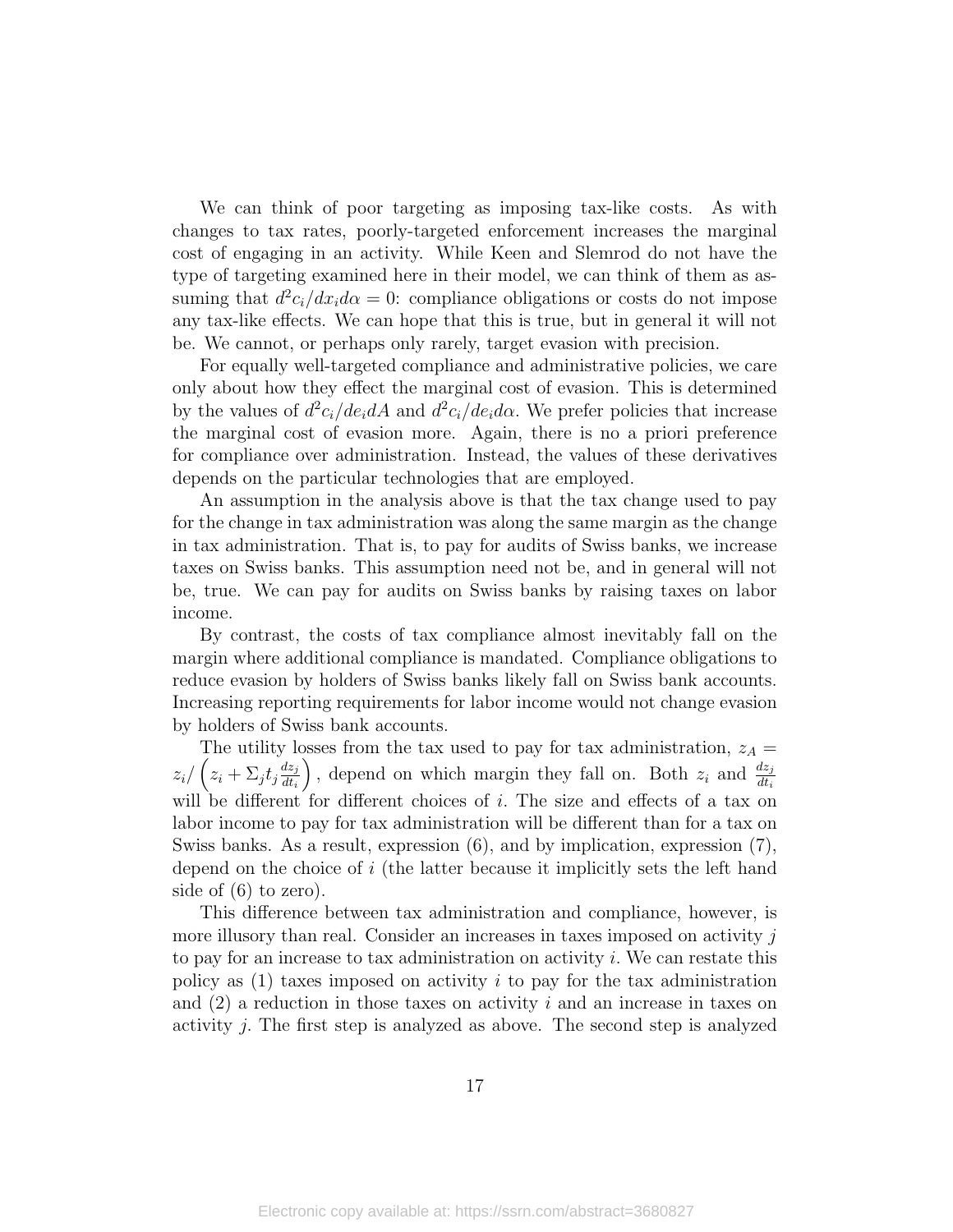like any other change in tax rates on different activities, using standard tools.

We can make similar adjustments on the compliance cost side. To the extent compliance obligations along margin  $i$  increase the costs of engaging in that activity, we can lower taxes to hold those constant. To keep the budget fixed, we can then raise taxes on activity  $j$ . That is, we can go in either direction to ensure comparability. We can always analyze enforcement policy along a given margin by treating it as imposing all costs along that margin. If some of the costs, such as the taxes used to pay for tax administration, are actually imposed along a different margin, we can then analyze that difference using the usual tools of public finance.

### 4 The choice between tax rates and tax enforcement

Another central question is the optimal trade-off between enforcement and tax rates. That is, if we want to raise an additional dollar of revenue, is it better to raise tax rates or increase enforcement? Keen and Slemrod (2017) address this question, though under their restrictive assumptions about how compliance cost affect utility.

To address this question, suppose that enforcement uses optimal mix of tax administration and tax compliance tools. This means that the welfare effects of (1) a small increase in compliance obligations and (2) a small increase in administration along with the taxes needed to pay for that increase, are the same. Both increase revenue (net of the costs of tax administration) by reducing evasion. Because compliance and administration impose the same marginal cost, we can compare an increase in either one to an increase in taxes.

Setting the marginal cost of a small increase in tax rates equal to the marginal cost of an increase in compliance costs equal to one other, we get:

$$
z_i - y \frac{\partial c_i}{\partial \alpha} = \lambda \left( z_i + \sum t_j \left( \frac{dz_j}{dt_i} - \frac{dz_j}{d\alpha} \right) \right). \tag{8}
$$

To understand this expression, compare a small increase in a tax rate,  $t_i$ , to a small increase in enforcement, in this case,  $\alpha$ . The tax rate increase generates a negative behavioral effect  $\left(\frac{dz_i}{dt}\right)$  $\frac{dz_i}{dt_i} < 0$ , and a transfer with social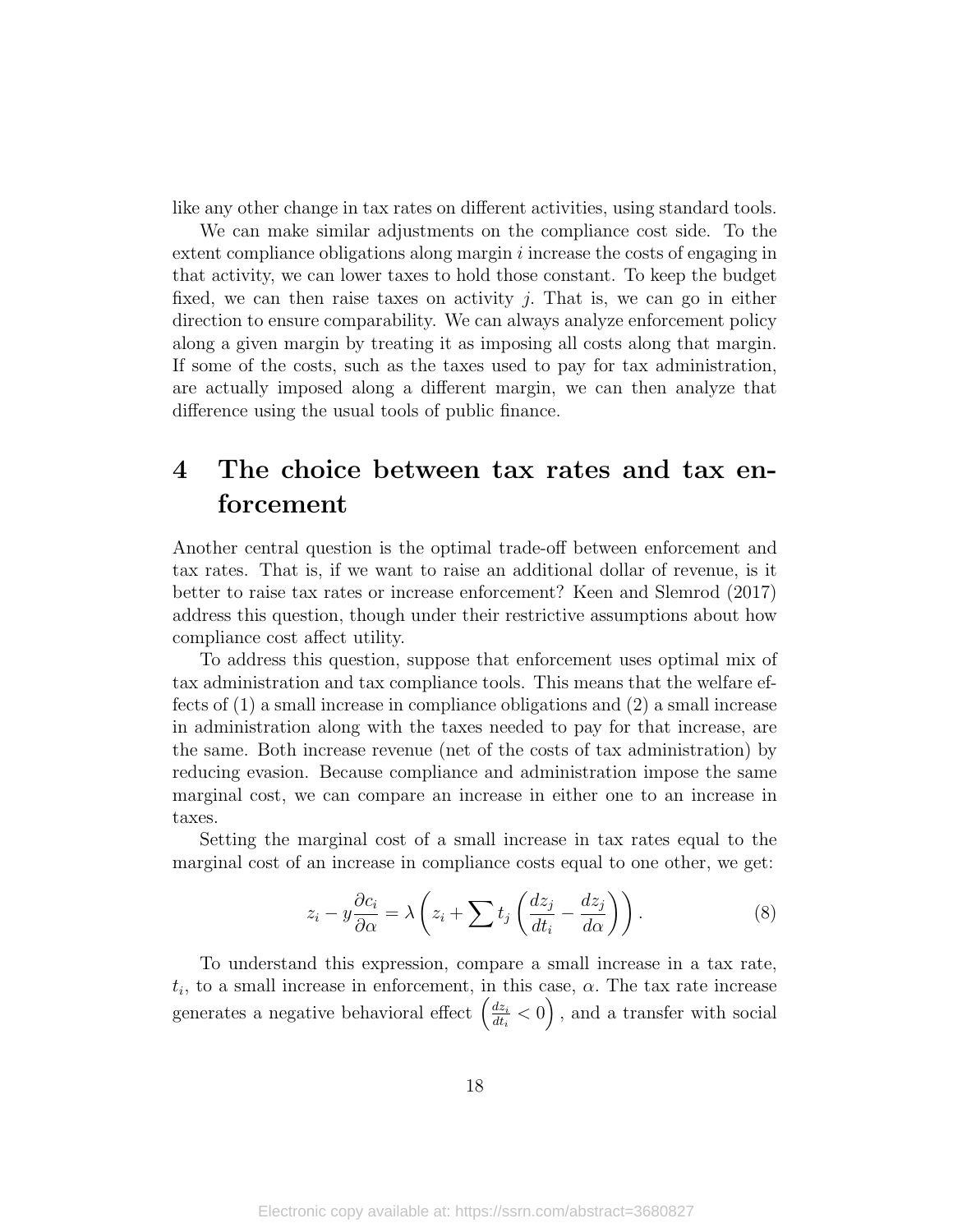value  $(\lambda - 1) z_i$ . An increase in compliance obligations and costs has an ambiguous effect on tax revenues. Depending on targeting, it may reduce  $x_i$ while also reducing evasion,  $e_i$ . The net effect is ambiguous. Nevertheless, short of being on the wrong side of the evasion Laffer curve, it increases tax revenue,  $\frac{dz_i}{d\alpha} > 0$ . This, however, is offset by a pure resource loss,  $y \frac{\partial c_i}{\partial \alpha}$ . There is no offsetting transfer to the government.

The implications are not dissimilar to Keen and Slemrod's expression (15), in that both expression (8) and Keen and Slemrod's equivalent expression focus on the relative revenue productivity of each instrument. A key difference from Keen and Slemrod is the focus here on the difference in mechanical costs of the two instruments. That is, both instruments can produce revenue and, not surprisingly, we care about how effectively they do so. Holding that fixed, the difference between taxes and enforcement is that taxes also generate mechanical revenue  $(\lambda z_i)$  while compliance costs do not.

### 5 Discussion

#### 5.1 An aggregate measure

It might be useful for policy purposes to have an aggregate measure of how an arbitrary policy intervention, whether to tax rates, tax base, or tax enforcement, affects welfare, a measure Hemel and Weisbach (2019) call the Behavioral Elasticity of Tax Revenue. The measure effectively combines expressions  $(3)$ ,  $(4)$ , and  $(5)$  to give the change in social welfare for a change in an arbitrary tax policy.

Consider an arbitrary marginal change in tax policy. Regardless of whether it is a tax rate change, tax base, or enforcement, the change in tax receipts due to changes in behavior is a change in social welfare, weighted by the value of government funds. These are fiscal externalities from behavioral changes. The private effects of these changes in behavior do not affect social welfare because of envelope properties. For example, an increase in reporting costs by taxpayers due to a decision to conceal less income because of a change in reporting rules does not affect social welfare.

Mechanical costs of changes to tax rates (including changing the base, which can be thought of as a change in rates) and changes in enforcement policy, however, enter social welfare differently. Mechanical changes in tax payments due to changes in tax rates are a transfer from individuals to the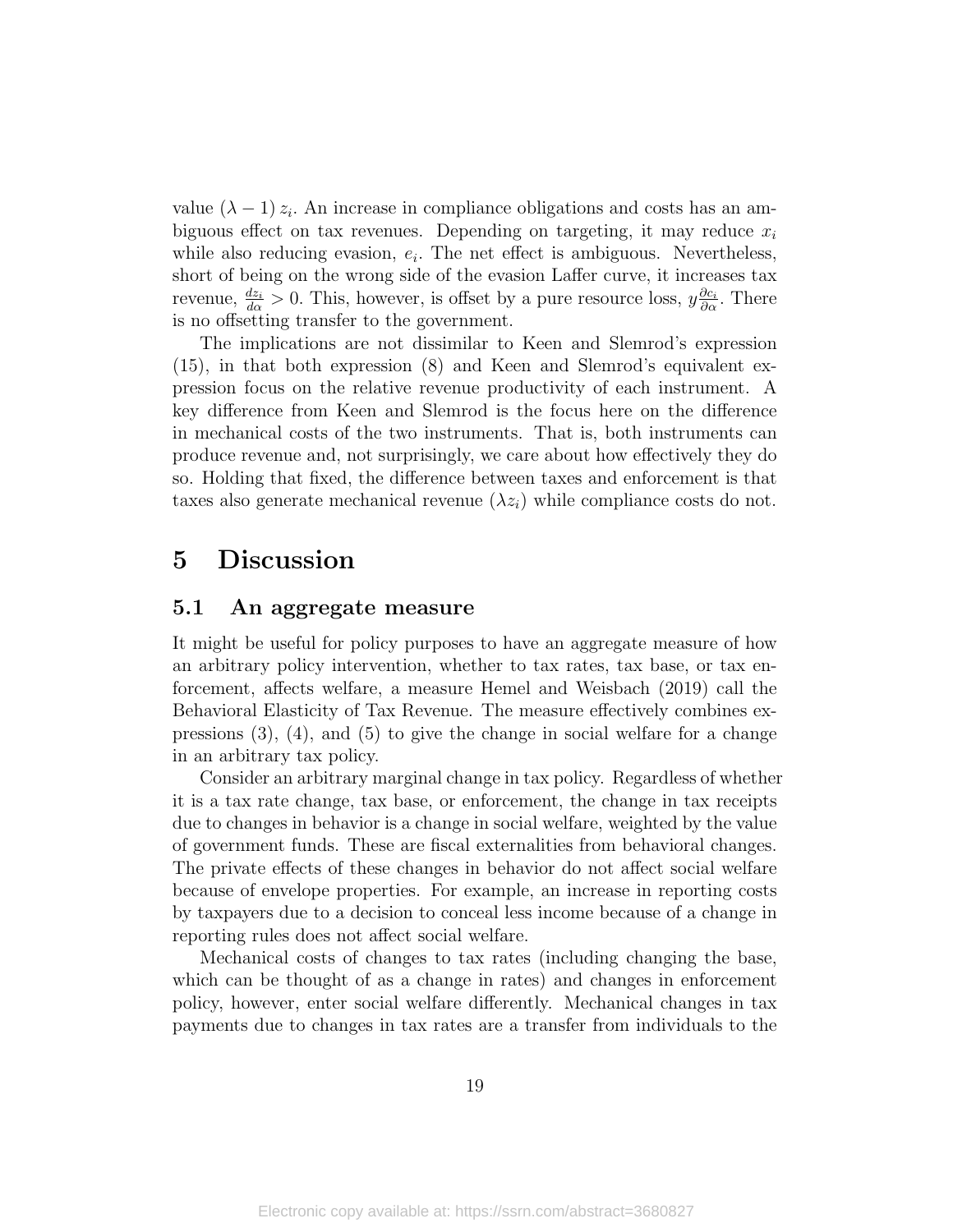government. Their social value is simply the difference, if any, between a dollar in private hands and a dollar in public hands. Mechanical changes to enforcement, reduce social welfare. They are a pure loss in resources. Mechanical changes to enforcement includes compliance costs that are incurred even without behavioral changes, and changes to costs of tax administration.

### 5.2 Distribution

An important limitation of the analysis is its use of a representative individual framework. This framework can provide insight into efficiency effects of taxes but ignores distributive effects. There are two ways central ways a fuller framework might affect the analysis.

First, one of the central differences between the conclusions here and those in piror work is the marginal cost of funds,  $\lambda$ . Keen and Slemrod would weight tax administration but not compliance by  $\lambda$ . The analysis here suggests that this weighting is not warranted.

Adding distributive considerations has important implications for the value of  $\lambda$ . In particular, at the optimum, the marginal social benefit of redistribution equals the marginal deadweight loss from taxation, implying  $\lambda = 1$ . In addition, away from the optimum, Kaplow (2004, 2006a, 2006b, and 2014) has argued that under certain assumptions about the utility function, we should choose public goods as if  $\lambda = 1$ . The reason is that we can adjust taxes so that the financing of the public good and the benefits of the public good offset. Jacobs (2018) argues, if the government has a lump sum tax available (in addition to an income tax),  $\lambda = 1$  even in restricted setting such as a linear income tax. Either way, with  $\lambda = 1$ , the approach suggested by Keen and Slemrod and the approach suggested here are more similar.

Second, the representative individual framework eliminates the potential distributive effects of enforcement. These were addressed in Kopczuk (2001). A useful starting place to understand these issues is to make the simplifying assumption that while individuals differ with respect to their earning ability, there is no additional heterogeneity in evasion (controlling for earning capacity). Under this assumption, the mix of tax rates and tax enforcement should be set efficiently. The reason is that we cannot gain any additional redistributive leverage by using inefficient enforcement. The tax rate and enforcement are redundant instruments.<sup>5</sup> The results suggested above would

<sup>5</sup>The conclusion also follows from Kaplow (2006). To illustrate, suppose the tax rate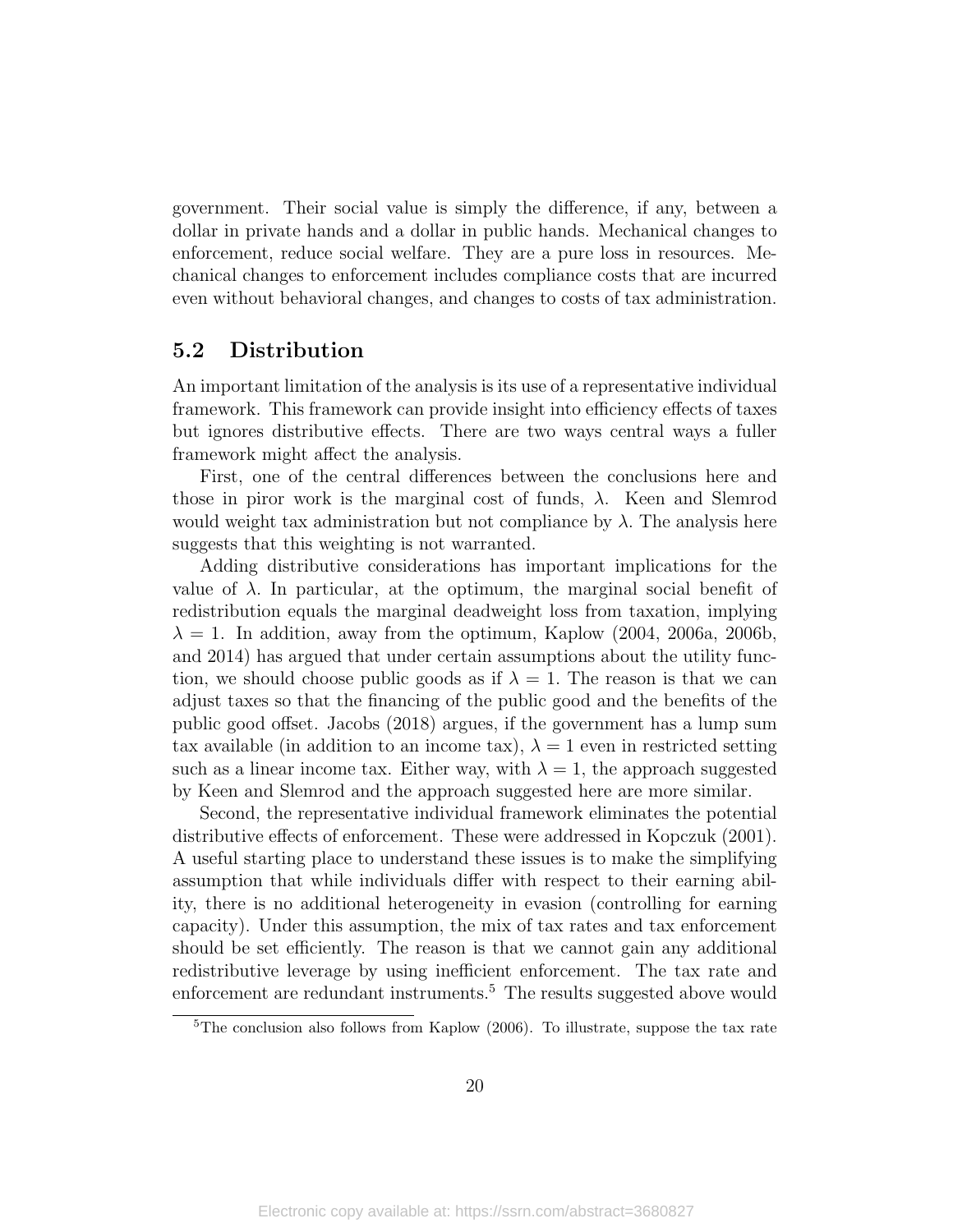then apply.

Note that this does not imply that the level of enforcement is unrelated to distributive concerns. As emphasized by Slemrod and Kopczuk (2002), enforcement and higher tax rates tend to be complements. When we want to redistribute more, we want both higher tax rates and more intense enforcement.

Evasion and underreporting, however, likely vary within ability levels. For example, those who work in cash businesses may have less expensive evasion opportunities than those who work for larger enterprises but earn the same income. Individuals may also vary in their taste for evasion or avoidance. Access to the black-market may be related to where one lives or who one knows.

When we introduce heterogeneity in evasion, the analysis changes. As emphasized by Kopczuk (2001), the effectiveness of redistribution through tax rates depends on how reliable taxable income is as a measure of the need for redistribution. Evasion and underreporting can make that signal stronger or weaker depending on how they co-vary with ability to earn. If low taxable income can indicate either low ability or a high level of evasion, tax rates become less useful as a means of redistributing to those in need. On the other hand, we may want more progressive rates if evasion opportunities are concentrated among those with low ability.

We may be able to use the level of enforcement in this situation to improve redistribution. In particular, if avoidance or evasion serves as a useful "tag" in the language of Ackerlof (1978) of those with a particular ability level, then we can use enforcement to relax the incentive constraints on redistribution. For example, (as Kopczuk (2001) shows in a number of examples), if avoidance is more accessible to those to whom we want to redistribute, we may want to allow more avoidance than otherwise. The resulting redistributive gains may outweigh the revenue losses. The reverse is true if avoidance is more accessible to those who we want to redistribute from. The optimal mix of tax rates and enforcement may vary from expression (8).

too low and enforcement too high on an income class. Raise the rate, lower enforcement in a way that holds their utility precisely fixed. For people in that income class, they are no better or worse off but there is additional revenue because we have made the tax system more efficient. Do this at each income level. Because utility levels stay the same at each income level, there is no incentive to change work effort, which means that the redistributive effects of the tax system remain the same. By construction, however, there is additional tax revenue, which can be used to make everyone better off.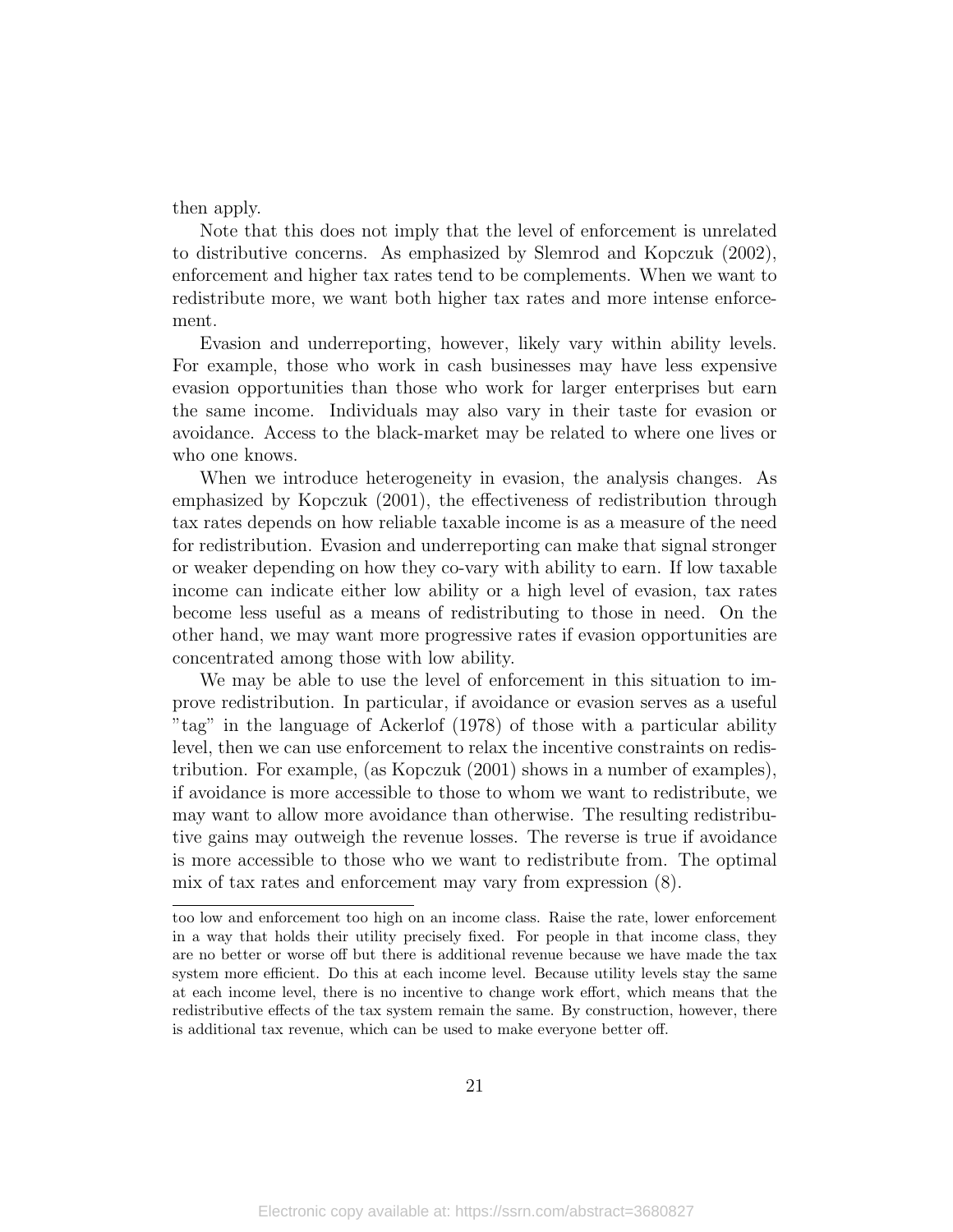Without a better understanding of the nature of evasion and underreporting, it not clear whether those who evade are more deserving or less. The first thing that comes to mind when we think of evasion might be wealthy people using off-shore bank accounts, but people may also evade if they experience a significant bad shock and need resources. (A widely known type of evasion is small businesses not remitting payroll taxes of their employees in order to stave off bankruptcy.) The poor may have better access to black markets than the rich and, therefore, view evasion as less costly than the rich. A propensity to evade may also reflect a distaste for paying taxes, and it is not clear how or whether we should take such a distaste into account in social welfare. Evasion practices may vary widely and have many causes. The use of evasion as a tag to identify individuals does not, without substantially more study, tell us which way to make adjustments.

### 6 Conclusion

The central question addressed is how to choose enforcement policies focusing on (1) the mix of individual-level and government-level policies, and (2) the mix of overall enforcement and tax rates. The core idea is that both tax administration and tax compliance impose costs on taxpayers. Tax administration requires taxes to pay for government operations while tax compliance requires taxpayer time and expenditures. If these costs fall on the same factors, they have the same effects and, as a result, we should choose the mix of compliance and administration purely on effectiveness grounds.

The optimal mix of overall enforcement and tax rates in the representative individual setting must take into account how these two instruments raise rates. Both affect reported taxable income, though in different ways. In general, increases in tax rates reduce reported income, while increases in enforcement has ambiguous sign (though we may take it to increase reported income in most cases). In addition, increases in tax rates generate transfers for inframarginal behavior while increases in enforcement does not. Finally, resources spent on enforcement are lost. The optimal mix of enforcement and tax rates takes all of these factors into account.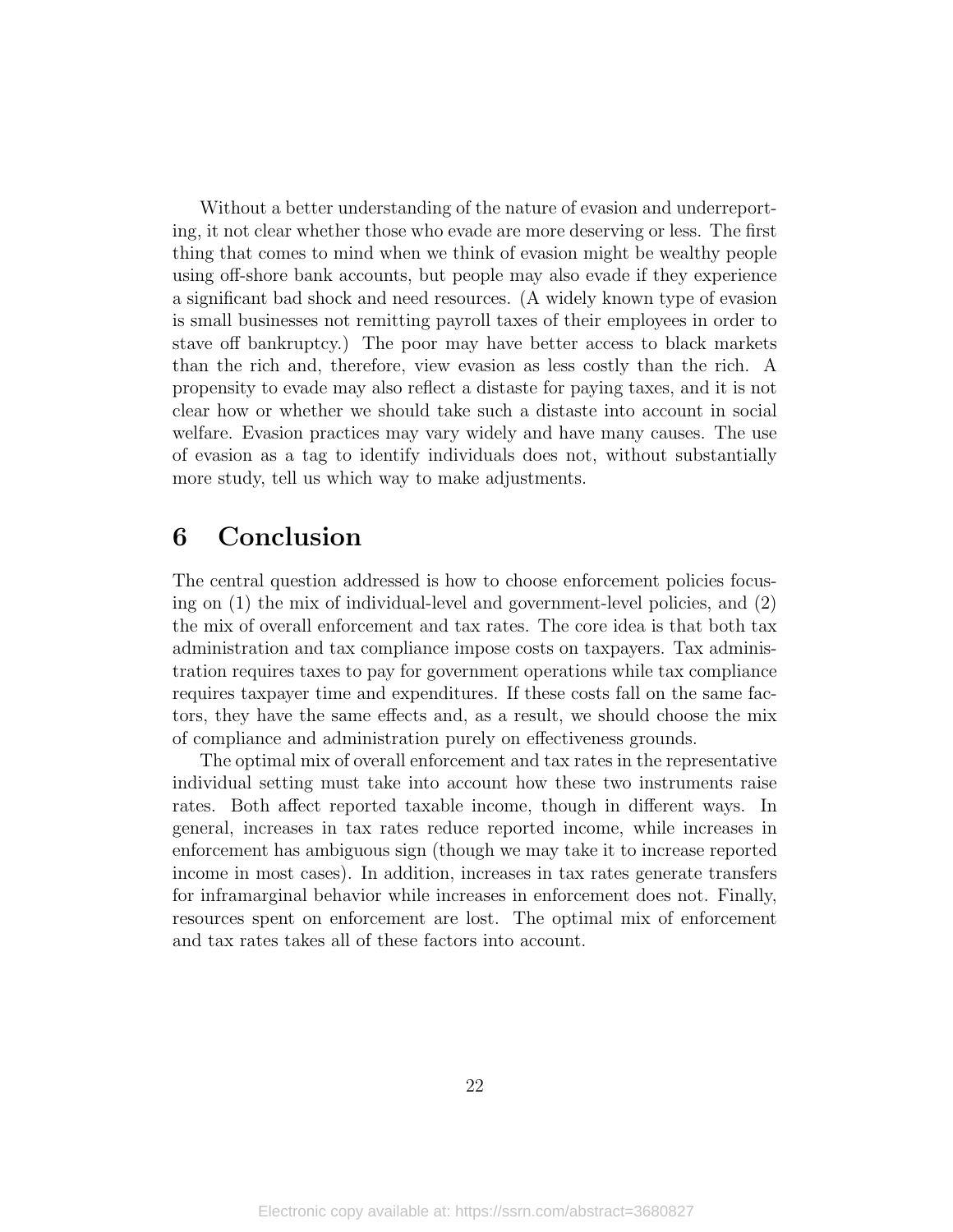### References

- Akerlof, G.A., 1978. The Economics of "Tagging" as Applied to the Optimal Income Tax, Welfare Programs, and Manpower Planning. Am. Econ. Rev. 68, 8–19.
- Alm, J., 2012. Measuring, explaining, and controlling tax evasion: lessons from theory, experiments, and field studies. Int. Tax Public Finance 19, 54–77.
- Bankman, J., 2008. Using Technology to Simplify Individual Tax Filing. Natl. Tax J. 61, 773–789.
- Basri, M.C., Felix, M., Hanna, R., Olken, B.A., 2019. Tax Administration vs. Tax Rates: Evidence from Corporate Taxation in Indonesia (Working Paper No. 26150). National Bureau of Economic Research.
- Best, M.C., Brockmeyer, A., Kleven, H.J., Spinnewijn, J., Waseem, M., 2015. Production versus Revenue Efficiency with Limited Tax Capacity: Theory and Evidence from Pakistan. J. Polit. Econ. 123, 1311–1355.
- Chetty, R., 2009. Is the Taxable Income Elasticity Sufficient to Calculate Deadweight Loss? The Implications of Evasion and Avoidance. Am. Econ. J. Econ. Policy 1, 31–52.
- Cowell, F.A., 1990. Tax Sheltering and the Cost of Evasion. Oxf. Econ. Pap. 42, 231–243.
- Feldstein, M., 1999. Tax Avoidance and the Deadweight Loss of the Income Tax. Rev. Econ. Stat. 81, 674–680.
- Feldstein, M., 1995. The Effect of Marginal Tax Rates on Taxable Income: A Panel Study of the 1986 Tax Reform Act. J. Polit. Econ. 103, 551–572.
- Gale, W., G., Holtzblatt, J., 1997. On the Possibility of a No-Return Tax System. Natl. Tax J. 50, 475–485.
- Gemmell, N., Hasseldine, J., 2014. Taxpayers' Behavioural Responses and Measures of Tax Compliance 'Gaps': A Critique and a New Measure. Fisc. Stud. 35, 275–296.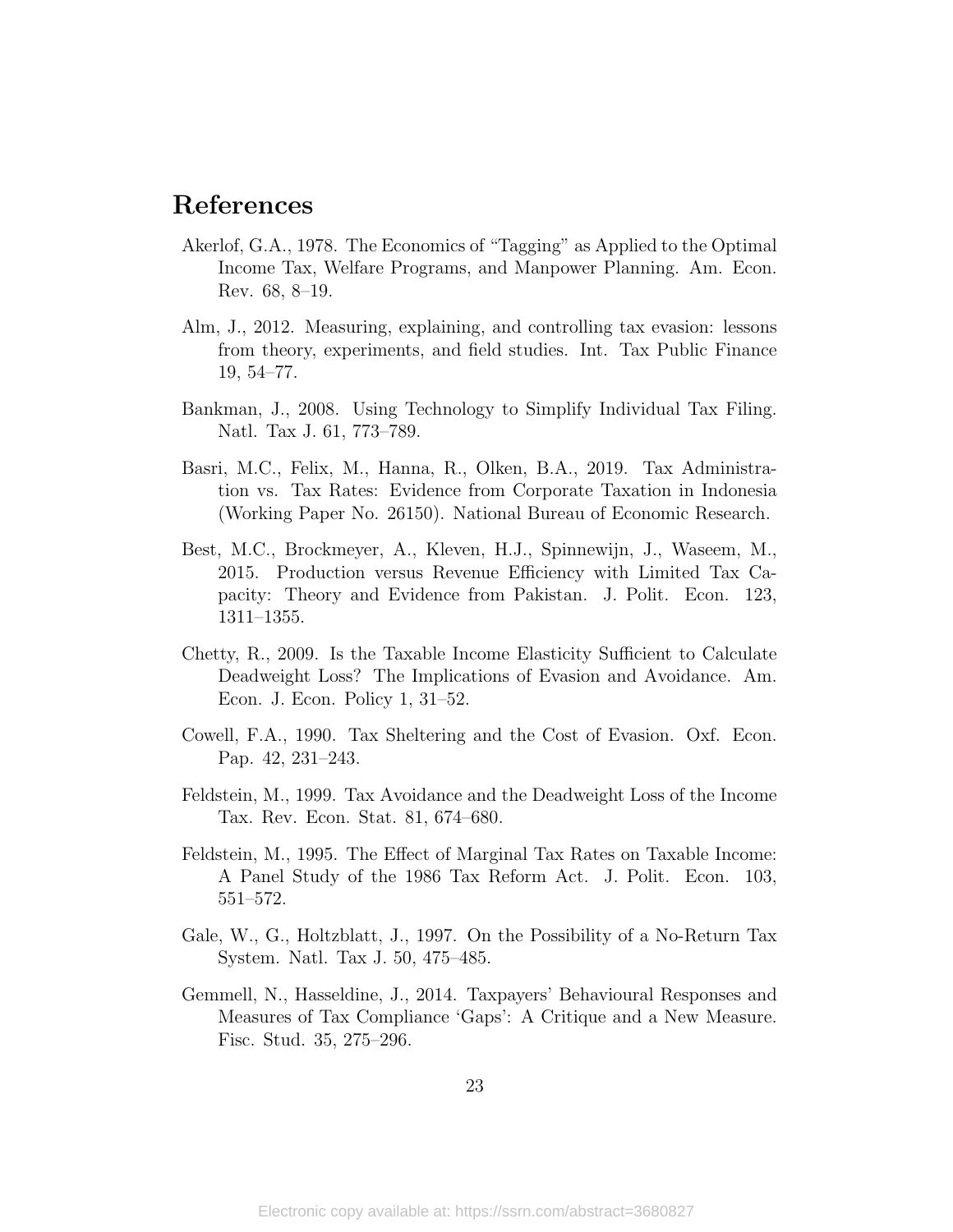- Hemel, D.J., Weisbach, D.A., 2019. The Behavioral Elasticity of Tax Revenue (SSRN Scholarly Paper No. ID 3462705). Social Science Research Network, Rochester, NY.
- Hendren, N., 2016. The Policy Elasticity. Tax Policy Econ. 30, 51–89.
- Jacobs, B., 2018. The marginal cost of public funds is one at the optimal tax system. Int. Tax Public Finance 25, 883–912.
- Kaplow, L., 2012. Optimal Control of Externalities in the Presence of Income Taxation. Int. Econ. Rev. 53, 487–509.
- Kaplow, L., 2006ab. On the undesirability of commodity taxation even when income taxation is not optimal. J. Public Econ. 90, 1235–1250.
- Kaplow, L., 2006b. Public goods and the distribution of income. Eur. Econ. Rev. 50, 1627–1660.
- Kaplow, L., 2004. On the (Ir)Relevance of Distribution and Labor Supply Distortion to Government Policy. J. Econ. Perspect. 18, 159–175.
- Kaplow, L., 1990. Optimal taxation with costly enforcement and evasion. J. Public Econ. 43, 221–236.
- Keen, M., Slemrod, J., 2017. Optimal tax administration. J. Public Econ. 152, 133–142.
- Kopczuk, W., 2001. Redistribution when avoidance behavior is heterogeneous. J. Public Econ. 81, 51–71.
- Marcuss, R., Contos, G., Guyton, J., Langetieg, P., Lerman, A., Nelson, S., Schafer, B., Vigil, M., 2013. Income taxes and compliance costs: how are they related? Natl. Tax J. 66, 833–854.
- Mayshar, J., 1991. Taxation with Costly Administration. Scand. J. Econ. 93, 75–88.
- Saez, E., Slemrod, J., Giertz, S.H., 2012. The Elasticity of Taxable Income with Respect to Marginal Tax Rates: A Critical Review. J. Econ. Lit. 50, 3–50.